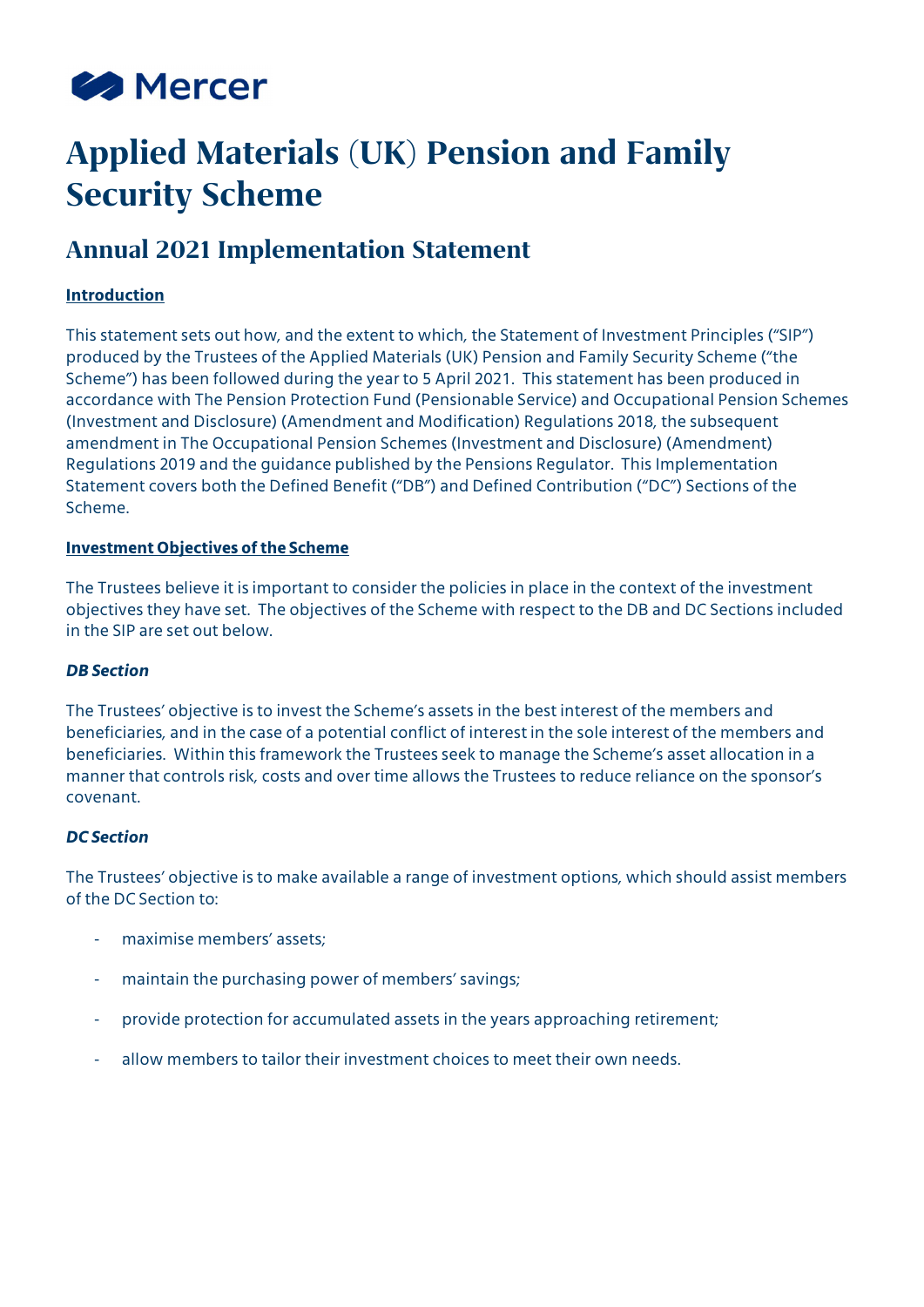# **Review of the SIP – what has changed in the last 12 months?**

During the year to 5 April 2021, the Trustees reviewed the Scheme's SIP. The latest version of the SIP is dated September 2020 and has been revised in order to reflect new requirements under The Occupational Pension Scheme (Investment and Disclosure) (Amendment) Regulations 2019 relating to the following:

- How the arrangements with the asset managers incentivise the asset managers to align their investment strategies and decisions with the Trustees' policies in the SIP.
- How that arrangement incentivises the asset managers to make decisions based on assessments about medium to long-term financial and non-financial performance of an issuer of debt or equity and to engage with issuers of debt or equity in order to improve their performance in the medium to long-term.
- How the method (and time horizon) of the evaluation of asset managers' performance and the remuneration for asset management services are in line with the Trustees' policies mentioned in the SIP.
- How the Trustees monitor portfolio turnover costs incurred by the asset managers and how they define and monitor targeted portfolio turnover or turnover range.
- The duration of the arrangement with the asset managers.

The DC Section of the SIP was also updated to reflect changes in the Scheme's investment strategy. The changes are summarised below.

#### **DB Section**

No investment strategy changes were implemented over the year under review.

#### **DC Section**

Over the year under review, the Trustees agreed to:

- Change the default investment strategy to target drawdown, add a diversified growth fund in the growth phase of the strategy and adopt an 8 year switching period before retirement. The Trustees agreed to use the Mercer Diversified Growth Fund and BlackRock (30:70) Hedged Global Equity Index Fund (split 50:50) in the growth phase, switching into the Mercer Diversified Retirement Fund and the Aviva Cash fund (75:25 split at the target retirement date) over the last 8 years to retirement;
- Introduce 2 new alternative lifestyle investment strategies: Lifetime Targeting Cash and Lifetime Targeting Annuity;
- Remove all other lifestyle and lifetime strategies apart from the current self-select annuity lifestyle;
- Transition all members into the new default option apart from current self-select members, the individual members in the self-select annuity lifestyle or anyone who responded with a completed option form as part of the communication prior to the switch;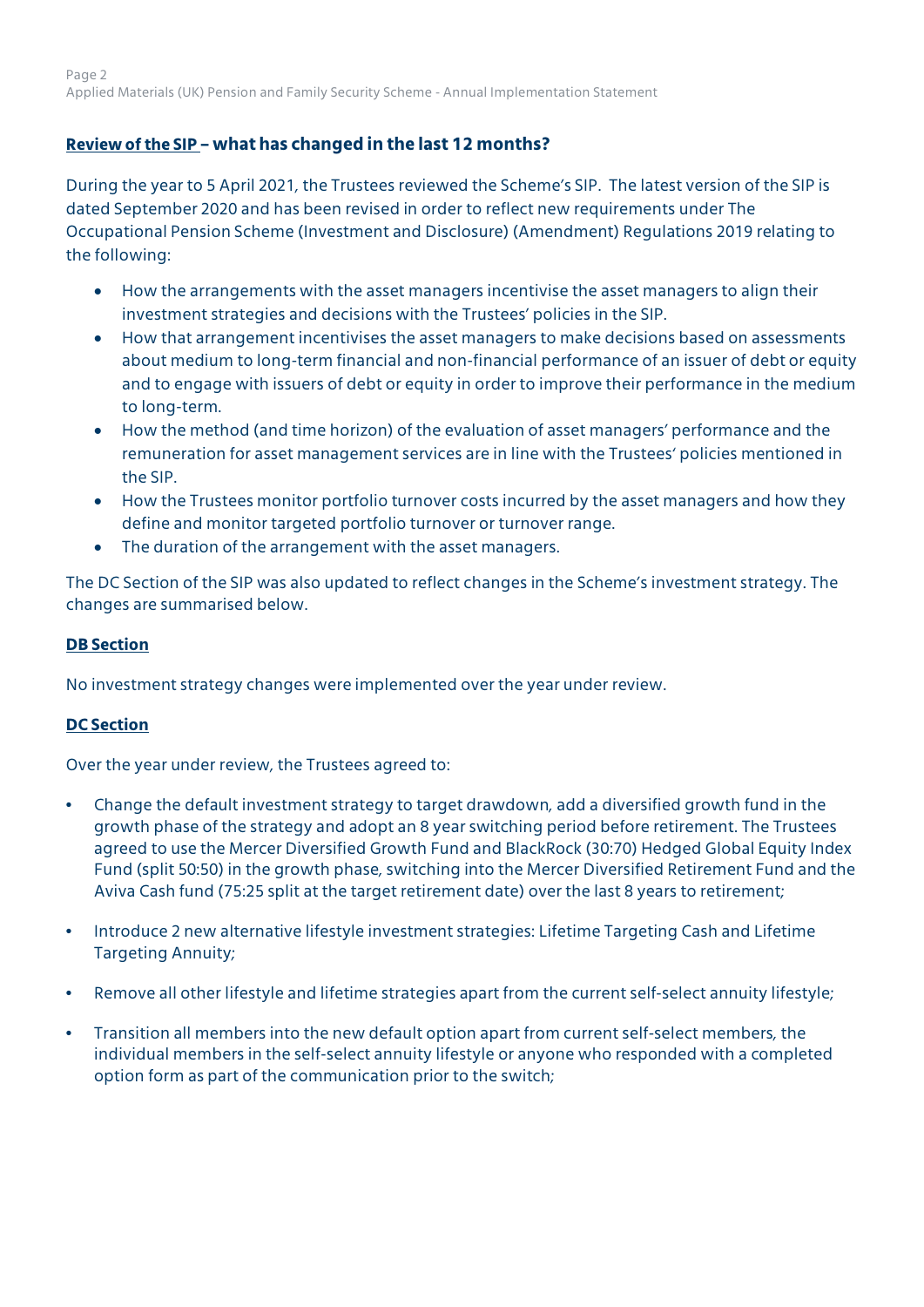• Remove the Standard Life Global Absolute Returns Strategy ("GARS") Fund as an investment option.

#### **DB Section: Forward looking thoughts – what is currently being discussed?**

Post year-end, the Trustees completed the purchase of a bulk annuity contract with the insurer Canada Life, with respect to the Scheme's pensioners.

#### **Assessment of how the policies in the SIP have been followed for the year to 5 April 2021**

The information provided in this section highlights the work undertaken by the Trustees during the year, and longer term where relevant, and sets out how this work followed the Trustees' policies in the SIP, relating to the Scheme as a whole and the DC Section default investment arrangement. The SIP is attached as an appendix and sets out the policies referenced below.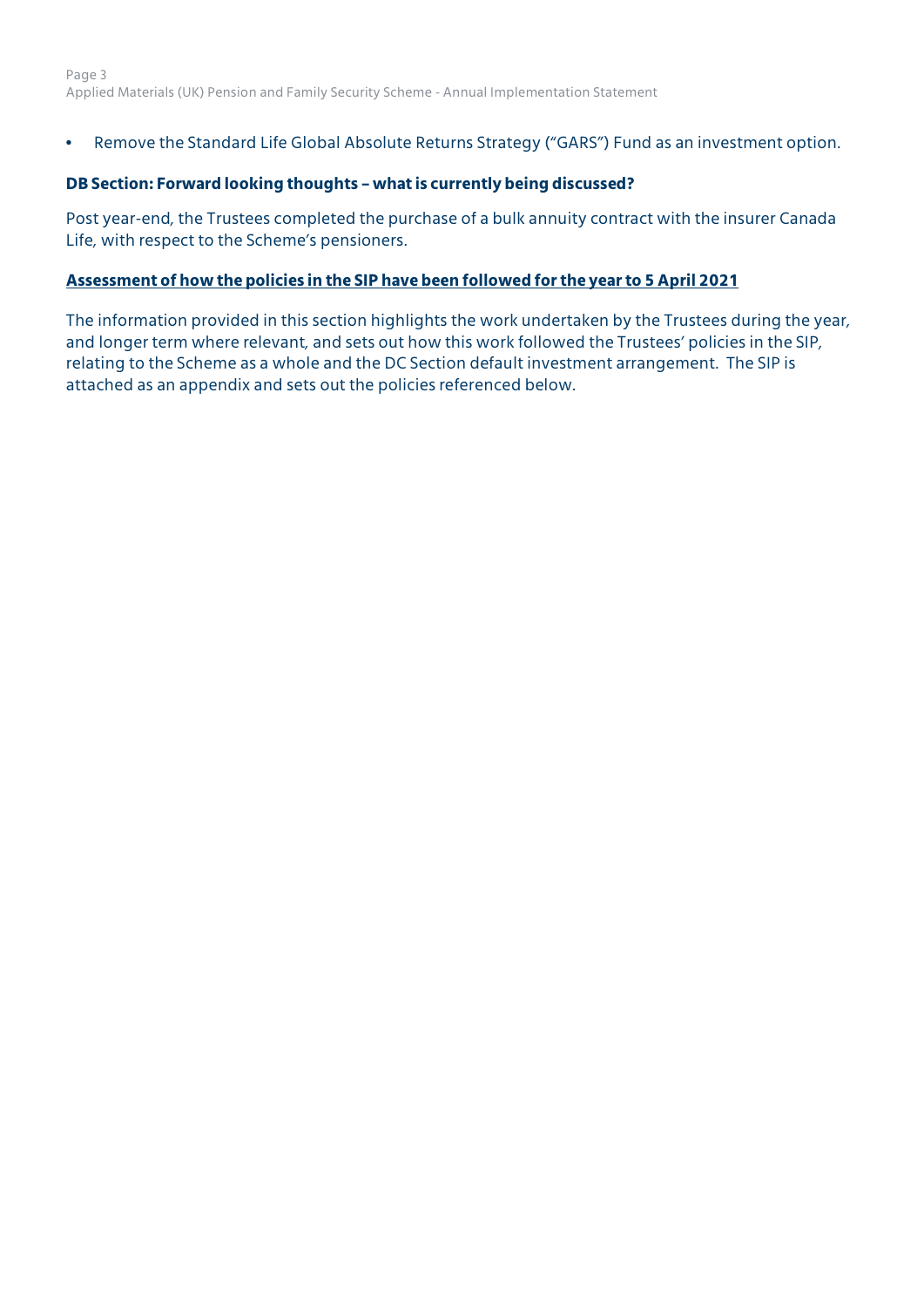

#### *DB Section*

|                | <b>Requirement</b>                                                                    | <b>Policy</b>                                                                                                                                                                                                                                                                                                                                                                                                                                                  | In the year to 5 April 2021                                                                                                                                                                                                                                                                                                                                                                                                                                                                                                                                                                                                                                                                                                                                                                                                               |
|----------------|---------------------------------------------------------------------------------------|----------------------------------------------------------------------------------------------------------------------------------------------------------------------------------------------------------------------------------------------------------------------------------------------------------------------------------------------------------------------------------------------------------------------------------------------------------------|-------------------------------------------------------------------------------------------------------------------------------------------------------------------------------------------------------------------------------------------------------------------------------------------------------------------------------------------------------------------------------------------------------------------------------------------------------------------------------------------------------------------------------------------------------------------------------------------------------------------------------------------------------------------------------------------------------------------------------------------------------------------------------------------------------------------------------------------|
|                | Securing compliance<br>with the legal<br>requirements about<br>choosing investments   | The Trustees obtain advice from<br>their investment adviser, who<br>can provide expert advice<br>enabling the Trustees to choose<br>investment vehicles that can<br>fulfil the Scheme's investment<br>objectives. In the Trustees'<br>opinion this is consistent with<br>the requirements of Section 36<br>of the Pensions Act 1995.                                                                                                                           | No investment strategy changes were implemented over the period.<br>The Trustees confirm that advice was received from the investment advisor<br>over the year to 5 April 2021 in relation to the purchase of a bulk-annuity<br>contract with Canada Life that was completed post year-end.                                                                                                                                                                                                                                                                                                                                                                                                                                                                                                                                               |
| $\overline{2}$ | Kinds of investments to<br>be held and balance<br>between different kinds<br>of risks | The Trustees agreed to an<br>investment strategy comprised<br>of an equity portfolio, a bond<br>portfolio and alternative<br>investments in Multi-Asset<br><b>Credit and a Secured Finance</b><br>mandates.<br>The equity portfolio comprises<br>UK, developed market (50%<br>currency hedged) and emerging<br>market equities (no currency<br>hedging in place). The bond<br>portfolio is composed of UK<br>gilts, index linked gilts and<br>corporate bonds. | The Trustees aim to review the Scheme's investment strategy following any<br>significant changes in investment policy.<br>Over the year under review, the basis of the Trustees' strategy was to divide<br>the Scheme's assets between a "growth" portfolio, comprising assets such as<br>equities, Multi Asset Credit and Secured Finance that generate long-term<br>excess return over the Scheme's liabilities, and a "matching" portfolio,<br>comprising UK gilts, index-linked gilts and corporate bonds designed to<br>match a portion of the changes in the value place on the liabilities from<br>changes in long term interest rates and inflation and reduce funding level<br>volatility.<br>The Trustees regarded the basic distribution of the assets to be appropriate<br>for the Scheme's objectives and liability profile. |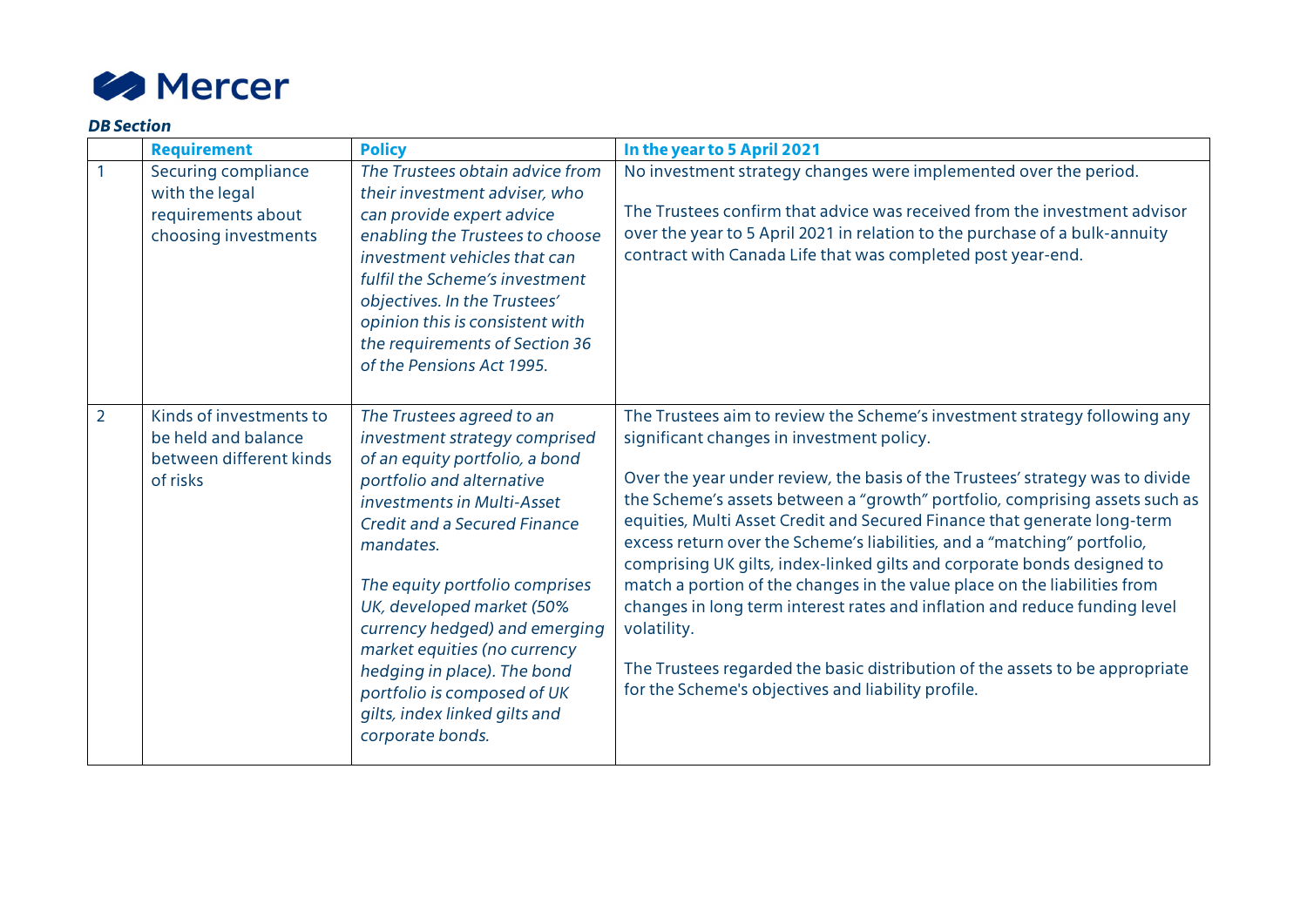|                |                                                                               | The strategic asset allocation is<br>set to achieve the expected<br>return required within an<br>acceptable level of risk.                                                                                                                                                                                                                                                                                           |                                                                                                                                                                                                                                                                                                                                                                                                                                                                                                                                                                                               |
|----------------|-------------------------------------------------------------------------------|----------------------------------------------------------------------------------------------------------------------------------------------------------------------------------------------------------------------------------------------------------------------------------------------------------------------------------------------------------------------------------------------------------------------|-----------------------------------------------------------------------------------------------------------------------------------------------------------------------------------------------------------------------------------------------------------------------------------------------------------------------------------------------------------------------------------------------------------------------------------------------------------------------------------------------------------------------------------------------------------------------------------------------|
| $\overline{3}$ | Risks, including the ways<br>in which risks are to be<br>measured and managed | The Trustees recognise risk<br>(both investment and<br>operational) from a number of<br>perspectives in relation to the<br>DB section of the Scheme.<br>Should there be a material<br>change in the Scheme's<br>circumstances, the Trustees will<br>review whether and to what<br>extent the investment<br>arrangements should be altered,<br>in particular whether the current<br>risk profile remains appropriate. | As detailed in Section 5 of the SIP, the Trustees considers both quantitative<br>and qualitative measures for these risks when deciding investment policies,<br>strategic asset allocation, the choice of fund managers / funds / asset<br>classes.<br>On at least a six-month basis, the Trustees review the Scheme's asset<br>allocation compared with target and may make rebalancing decisions to<br>ensure that the overall level of risk and return is maintained.                                                                                                                      |
| 4              | Expected return on<br>investments                                             | The Scheme's assets are<br>expected to provide an<br>investment return<br>commensurate with the level of<br>risk being taken.                                                                                                                                                                                                                                                                                        | The investment performance report is reviewed by the Trustees on at least a<br>six-monthly basis. The investment performance report includes how each<br>investment manager is delivering against their specific mandates. The<br>Trustees may invite managers to present to the Trustees if there are any<br>concerns on the performance or management team.<br>Over the 3 years to 31 March 2021, the Scheme has returned 5.6% p.a.<br>relative to a benchmark of 5.4% p.a., both gross of fees. No actions were<br>taken by the Trustees over the year in respect of manager appointments. |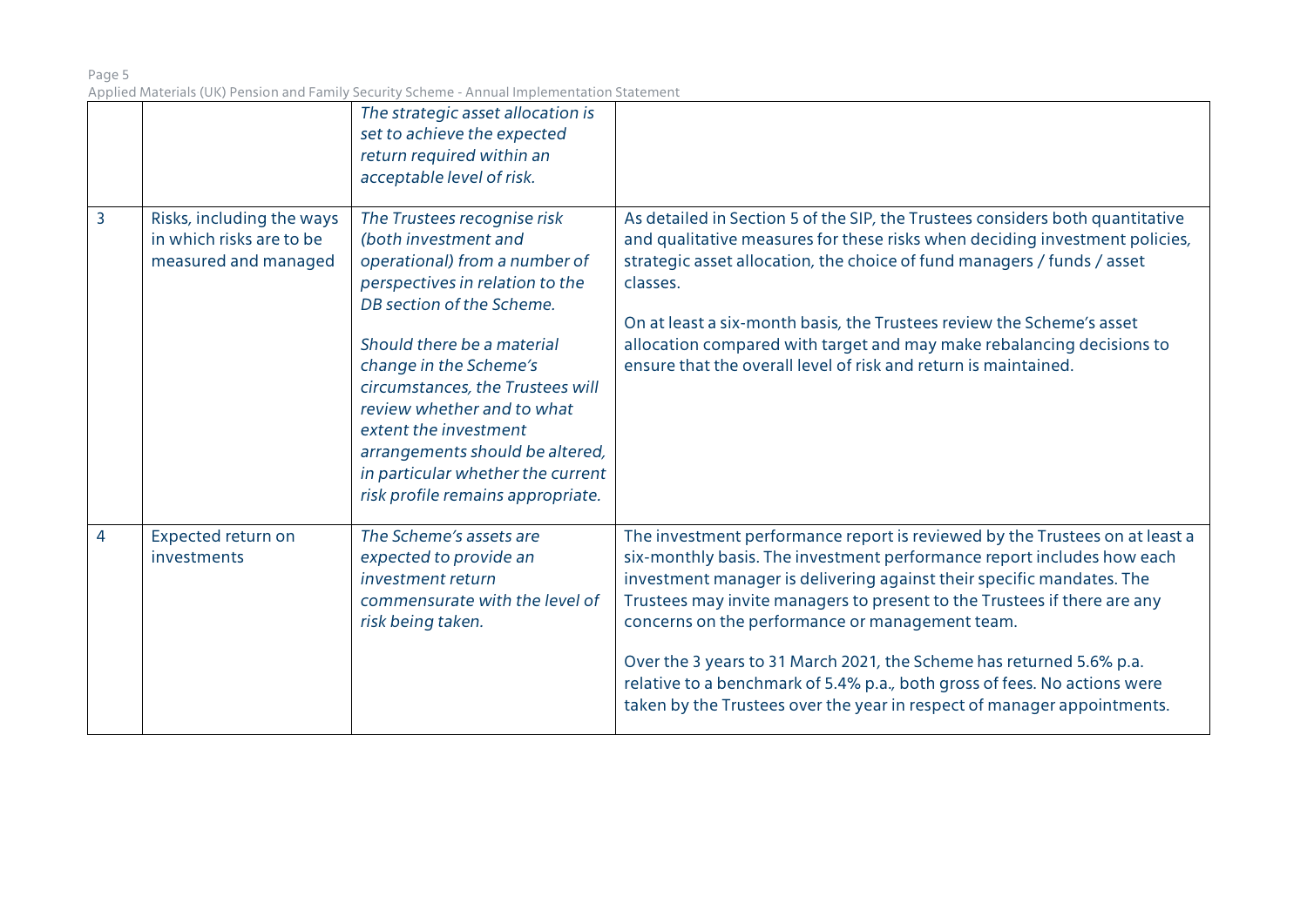| $\overline{5}$ | <b>Realisation of</b><br>investments                                                                                                                                                                                                             | The Trustees' administrators will<br>realise assets following member<br>requests on retirement or earlier<br>where required.<br>The Trustees consider the<br>liquidity of the investments in<br>the context of the likely needs of<br>members.                                                                                                                                                                                                                                                                                                                                                      | The Scheme's assets are mostly weekly dealt pooled investment vehicles<br>(equities and bonds). Assets held with the Multi-Asset Credit and Secured<br>Finance managers could be redeemed quarterly with 60 days' notice and<br>quarterly with 90 days' notice, respectively.<br>The disinvestment policy for meeting benefit payments consisted of<br>disinvesting from the weekly dealt assets to balance the actual allocation<br>with the strategic allocation as far as possible.                                                                                                                                                                                                                                                                                                                                                                                                                                                                                                                                                                                                                                                                                                                                                                                              |
|----------------|--------------------------------------------------------------------------------------------------------------------------------------------------------------------------------------------------------------------------------------------------|-----------------------------------------------------------------------------------------------------------------------------------------------------------------------------------------------------------------------------------------------------------------------------------------------------------------------------------------------------------------------------------------------------------------------------------------------------------------------------------------------------------------------------------------------------------------------------------------------------|-------------------------------------------------------------------------------------------------------------------------------------------------------------------------------------------------------------------------------------------------------------------------------------------------------------------------------------------------------------------------------------------------------------------------------------------------------------------------------------------------------------------------------------------------------------------------------------------------------------------------------------------------------------------------------------------------------------------------------------------------------------------------------------------------------------------------------------------------------------------------------------------------------------------------------------------------------------------------------------------------------------------------------------------------------------------------------------------------------------------------------------------------------------------------------------------------------------------------------------------------------------------------------------|
| 6              | <b>Financially material</b><br>considerations over the<br>appropriate time horizon<br>of the investments,<br>including how those<br>considerations are taken<br>into account in the<br>selection, retention and<br>realisation of<br>investments | The Trustees consider financially<br>material considerations in the<br>selection, retention and<br>realisation of investments.<br>Within the funds consideration<br>of such factors, including<br>environmental, social and<br>governance factors, is delegated<br>to the investment manager.<br>Investment managers are<br>expected to evaluate these<br>factors, including climate<br>change considerations, and<br>exercise voting rights and<br>stewardship obligations<br>attached to the investments in<br>line with their own corporate<br>governance policies and current<br>best practice. | The investment performance report is reviewed by the Trustees on at least a<br>six-monthly basis - this includes ratings (both general and specific ESG) from<br>the investment advisor, as well as information on how each investment<br>manager is delivering against their specific mandates. All of the managers<br>remained generally highly rated during the year.<br>Section 10 of the Scheme's SIP includes the Trustees' policy on ESG factors,<br>Stewardship and Climate Change. This policy sets out the Trustees' beliefs<br>on ESG and climate change and the processes followed by the Trustees in<br>relation to voting rights and stewardship. The Trustees keep their policies<br>under regular review, with the SIP subject to review at least triennially.<br>The Trustees acknowledge that managers in fixed income do not have a high<br>ESG rating assigned by the investment consultant due to the nature of the<br>asset class where it is harder to engage with the issuer of debt.<br>Where managers may not be highly rated from an ESG perspective the<br>Trustees continue to monitor. When implementing a new manager they<br>would consider the ESG rating of the manager and balance against the<br>prospects of the fund achieving its objective. |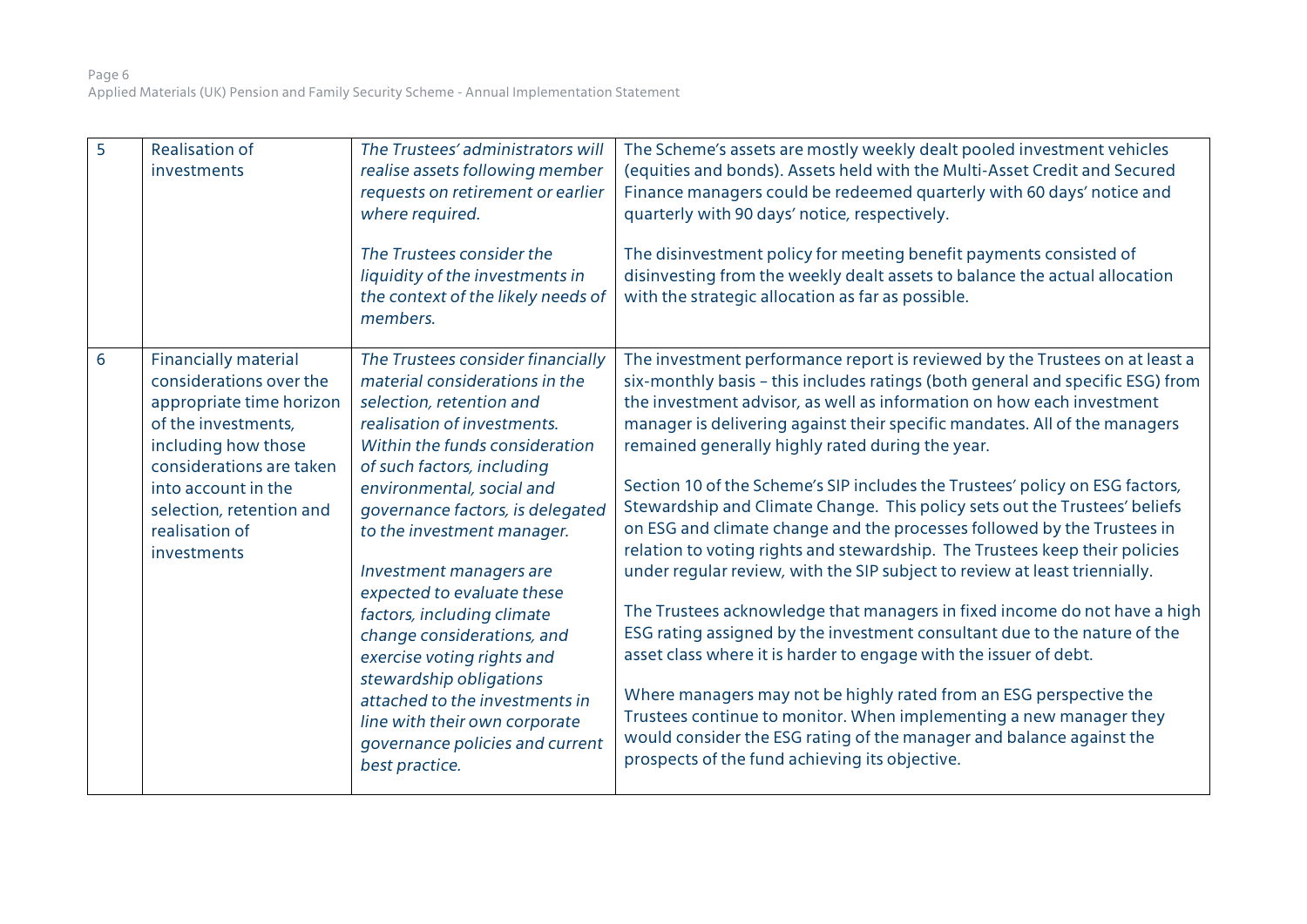| $\overline{7}$ | The extent (if at all) to<br>which non-financial<br>matters are taken into<br>account in the selection,<br>retention and realisation<br>of investments | Member views and non-<br>financially material issues are<br>not currently explicitly taken<br>into account in the selection,<br>retention and realisation of<br>investments.                                                                                                                       | Whilst members' views and non-financial issues are not currently explicitly<br>factored in, the Trustees will continue to review their position on this policy.                                                                                                                                                                                                                                                                                                                                                                                                                                                                                                                                                                                                                                                                                                                                                                                                                                                                                                                                                                                                                                                                                                                                                                                                                                                                                                                                                                         |
|----------------|--------------------------------------------------------------------------------------------------------------------------------------------------------|----------------------------------------------------------------------------------------------------------------------------------------------------------------------------------------------------------------------------------------------------------------------------------------------------|-----------------------------------------------------------------------------------------------------------------------------------------------------------------------------------------------------------------------------------------------------------------------------------------------------------------------------------------------------------------------------------------------------------------------------------------------------------------------------------------------------------------------------------------------------------------------------------------------------------------------------------------------------------------------------------------------------------------------------------------------------------------------------------------------------------------------------------------------------------------------------------------------------------------------------------------------------------------------------------------------------------------------------------------------------------------------------------------------------------------------------------------------------------------------------------------------------------------------------------------------------------------------------------------------------------------------------------------------------------------------------------------------------------------------------------------------------------------------------------------------------------------------------------------|
| 8              | The exercise of the rights<br>(including voting rights)<br>attaching to the<br>investments                                                             | Investment managers are<br>expected to evaluate these<br>factors, including climate<br>change considerations, and<br>exercise voting rights and<br>stewardship obligations<br>attached to the investments in<br>line with their own corporate<br>governance policies and current<br>best practice. | The Trustees have delegated their voting rights to the investment managers.<br>The Trustees do not use the direct services of a proxy voter, however the<br>investment managers may enlist the service of a proxy voter when required.<br>Investment managers are expected to provide voting summary reporting on<br>a regular basis, at least annually. The reports are reviewed by the Trustees to<br>ensure that they align with the Trustees' policy. Over the year to 31 March<br>2021, the key voting activity on behalf of the Trustees was as follows:<br>LGIM - equity and bonds mandates<br>The voting policy of the manager has been considered by the Trustees<br>and the Trustees deem it to be consistent with their investment beliefs.<br>LGIM uses ISS (Institutional Shareholder Services) as a proxy advisor but<br>have developed and implemented their own custom policies. LGIM<br>retains the oversight and the decisions made on the voting rights. The<br>priority of the voting policies is to cover key issues which are essential for<br>the protection of companies, shareholders and stakeholders; these<br>include board structure and composition, remuneration and protection<br>of shareholder rights.<br>Over the year to 31 March 2021, LGIM voted on c. 79.8k resolutions<br>(related to the equity funds in which the Scheme invests). LGIM voted<br>against management at 15% of resolutions, primarily due to concerns<br>around suitability of directors or auditors, pay or other elements of |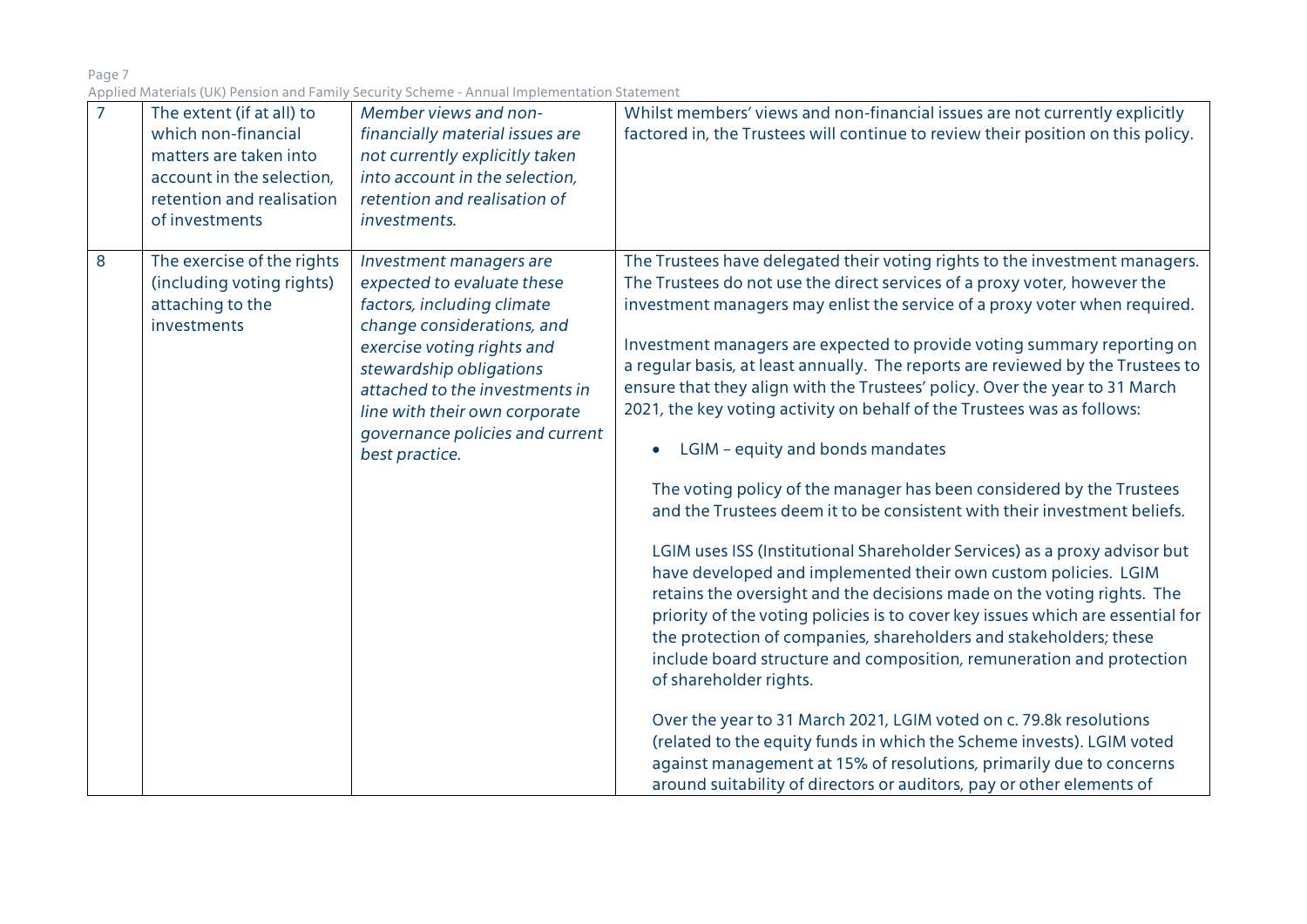|  | company strategy. Additionally, 0.3% of LGIM votes were cast against<br>the recommendations of ISS.                                                                                                                                                                                                                                                                                   |
|--|---------------------------------------------------------------------------------------------------------------------------------------------------------------------------------------------------------------------------------------------------------------------------------------------------------------------------------------------------------------------------------------|
|  | Over the period under review, the Trustees did not consider it necessary<br>to actively challenge the manager on its voting activity.                                                                                                                                                                                                                                                 |
|  | Ares - Secured Finance mandate                                                                                                                                                                                                                                                                                                                                                        |
|  | Due to the debt characteristics of the underlying securities, there are no<br>voting rights associated with this investment. The Trustees are<br>comfortable with not closely monitoring voting activity within this<br>mandate as it considers this to be of low materiality.                                                                                                        |
|  | Apollo - Multi Asset Credit mandate                                                                                                                                                                                                                                                                                                                                                   |
|  | As a fund that primarily invests in debt, there are very few voting rights<br>associated with this investment. The fund held 13 equity holdings at the<br>end of the period and fewer than 10 proxies were voted during the<br>period. The Trustees are comfortable with not closely monitoring voting<br>activity within this mandate as it considers this to be of low materiality. |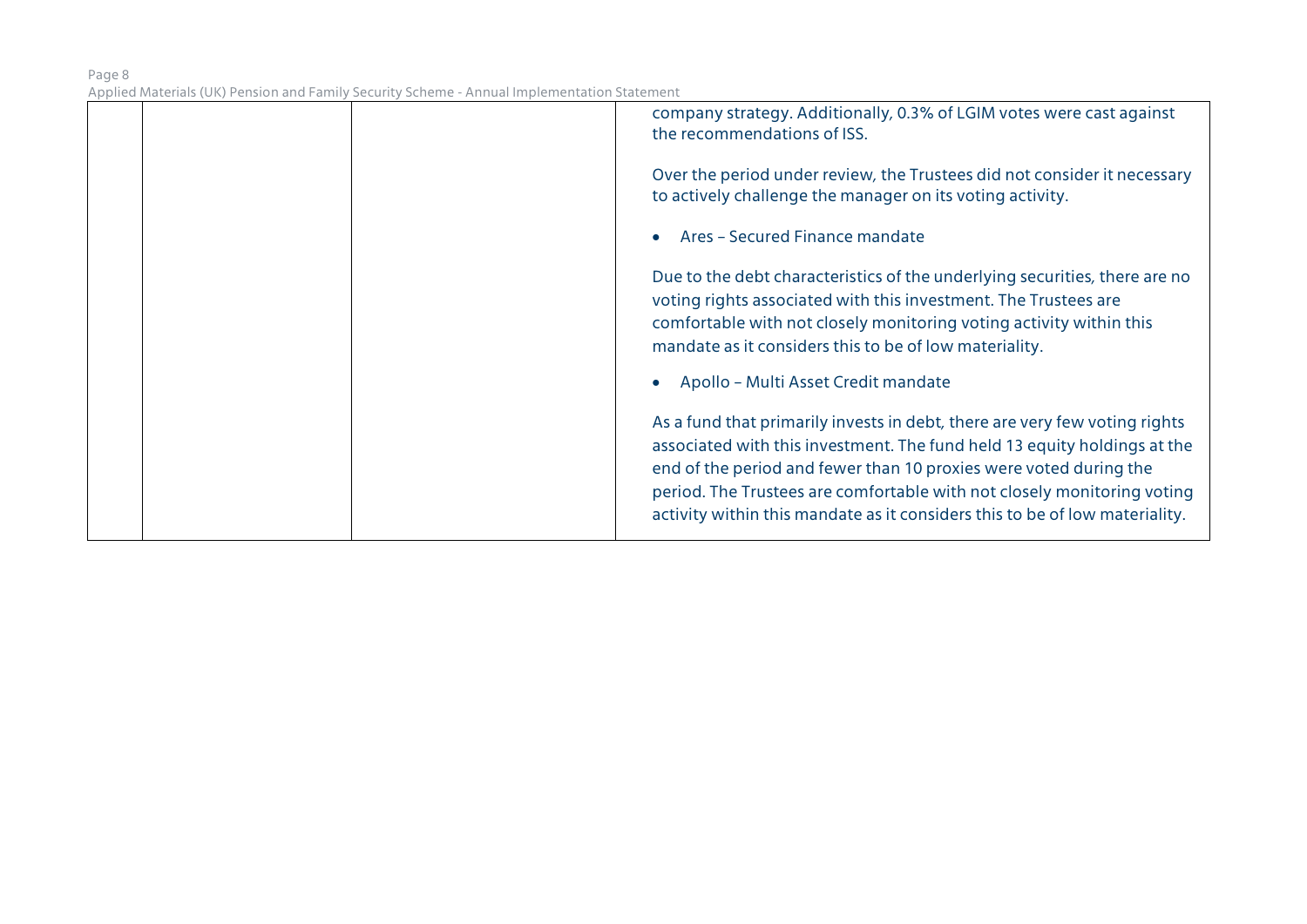| $\overline{9}$ | Undertaking              | Investment managers are                                                                     | Investment managers are expected to provide reporting on a regular basis,                                                                                                                                                                                                                                                                                                                                     |
|----------------|--------------------------|---------------------------------------------------------------------------------------------|---------------------------------------------------------------------------------------------------------------------------------------------------------------------------------------------------------------------------------------------------------------------------------------------------------------------------------------------------------------------------------------------------------------|
|                | engagement activities in | expected to evaluate these                                                                  | at least annually including stewardship monitoring results.                                                                                                                                                                                                                                                                                                                                                   |
|                | respect of the           | factors, including climate                                                                  |                                                                                                                                                                                                                                                                                                                                                                                                               |
|                | investments (including   | change considerations, and                                                                  | As the Scheme invests solely in pooled funds, the Trustees require their                                                                                                                                                                                                                                                                                                                                      |
|                | the methods by which,    | exercise voting rights and                                                                  | investment managers to engage with the investee companies on their                                                                                                                                                                                                                                                                                                                                            |
|                | and the circumstances    | stewardship obligations                                                                     | behalf where relevant.                                                                                                                                                                                                                                                                                                                                                                                        |
|                | under which, Trustees    | attached to the investments in                                                              | The investment advisor's ESG ratings help the Trustees to understand which                                                                                                                                                                                                                                                                                                                                    |
|                | would monitor and        | line with their own corporate                                                               | managers are engaging and integrating ESG issues into their investment                                                                                                                                                                                                                                                                                                                                        |
|                | engage with relevant     | governance policies and current                                                             | decision making and these are reviewed on at least a six-monthly basis.                                                                                                                                                                                                                                                                                                                                       |
|                | persons about relevant   | best practice.                                                                              |                                                                                                                                                                                                                                                                                                                                                                                                               |
|                | matters)                 | Outside of those exercised by<br>investment managers on behalf<br>of the Trustees, no other | The following reflects the work undertaken by managers during the year<br>relating to the Trustees' policy on ESG factors, stewardship and climate<br>change:                                                                                                                                                                                                                                                 |
|                |                          | engagement activities are<br>undertaken.                                                    | <b>LGIM</b>                                                                                                                                                                                                                                                                                                                                                                                                   |
|                |                          |                                                                                             | LGIM confirmed that they are signatories of the current UK Stewardship<br>Code and engaged in the required procedures to be a signatory for the<br>2020 code once applicable.                                                                                                                                                                                                                                 |
|                |                          |                                                                                             | Over 2020, LGIM engaged with 665 companies, voted on 66,037<br>resolutions worldwide and opposed the election of 4,700 directors due<br>to governance concerns. LGIM reaffirmed their goal of targeting zero net<br>emissions for all assets under management by 2050 and launched 20<br>new responsible investment strategies. LGIM had 1,000 companies<br>covered under the expanded Climate Impact Pledge. |
|                |                          |                                                                                             | Voting activity undertaken over the year under review is summarised in<br>the table below.                                                                                                                                                                                                                                                                                                                    |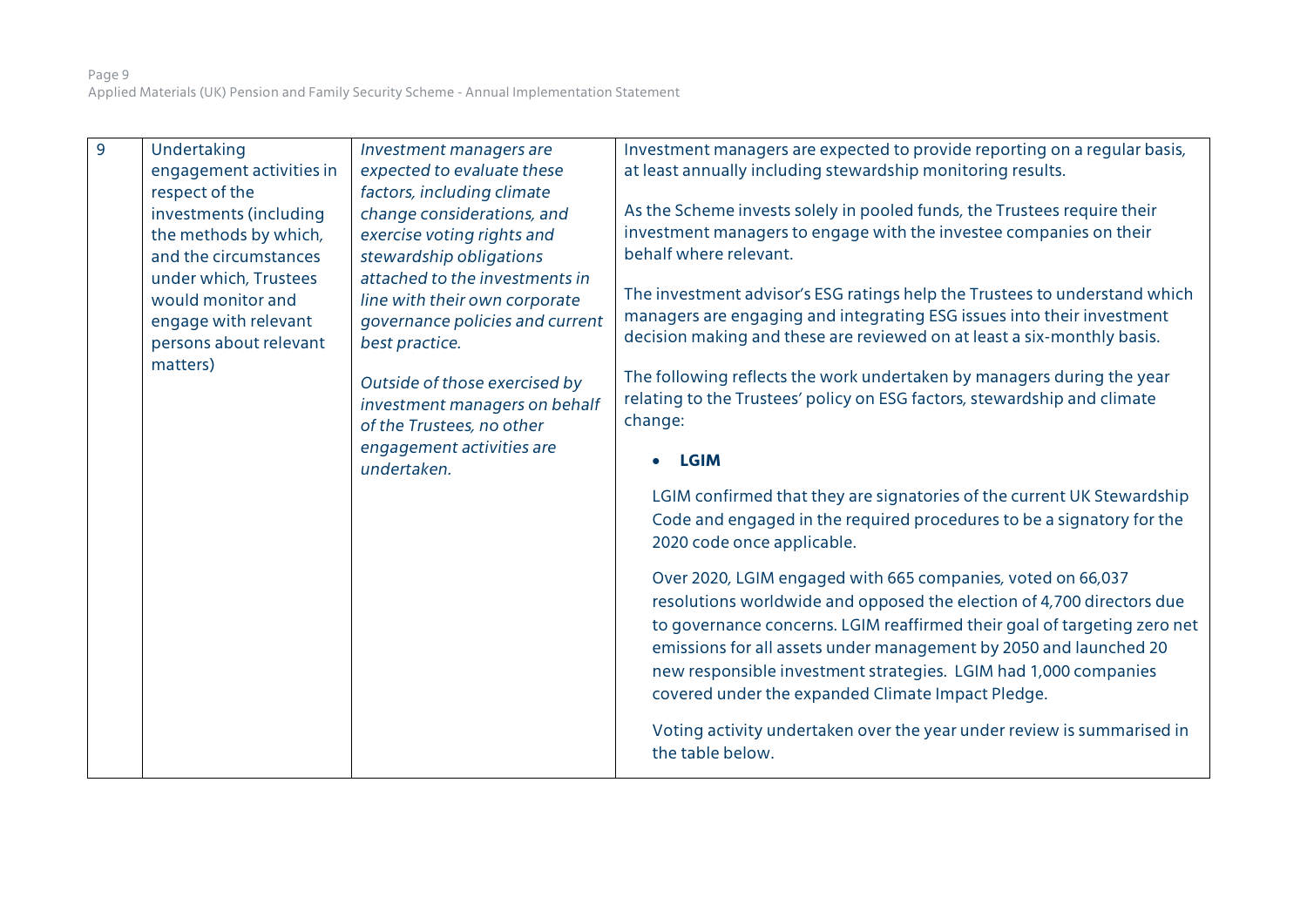#### Page 10 Applied Materials (UK) Pension and Family Security Scheme - Annual Implementation Statement

| <b>Fund</b>                                                                             | <b>Number of</b><br>meetings in<br>which the<br>manager<br>was eligible<br>to vote | <b>Number of</b><br><b>resolutions</b><br>in which the<br>manager<br>was eligible<br>to vote | $%$ of<br><b>resolutions</b><br>in which the<br>manager<br>voted | % of votes<br>with<br>management<br>/ against<br>management<br>$\star$ | % of votes<br>contrary to the<br>recommendation<br>of the proxy<br>adviser |
|-----------------------------------------------------------------------------------------|------------------------------------------------------------------------------------|----------------------------------------------------------------------------------------------|------------------------------------------------------------------|------------------------------------------------------------------------|----------------------------------------------------------------------------|
| <b>UK Equity</b><br><b>Index</b>                                                        | 943                                                                                | 12,574                                                                                       | 100%                                                             | 93%/7%                                                                 | 1%                                                                         |
| <b>North</b><br><b>America</b><br><b>Equity</b><br>Index **                             | 794                                                                                | 9,495                                                                                        | 100%                                                             | 72%/28%                                                                | 0%                                                                         |
| <b>Europe (ex-</b><br><b>UK) Equity</b><br>Index **                                     | 686                                                                                | 11,412                                                                                       | 100%                                                             | 84% / 15%                                                              | 0%                                                                         |
| Japan<br><b>Equity</b><br>Index **                                                      | 551                                                                                | 6,518                                                                                        | 100%                                                             | 86%/14%                                                                | 0%                                                                         |
| <b>Asia Pacific</b><br>(ex Japan)<br><b>Developed</b><br><b>Equity</b><br>Index **      | 534                                                                                | 3.774                                                                                        | 100%                                                             | 74% / 26%                                                              | 0%                                                                         |
| <b>World</b><br><b>Emerging</b><br><b>Markets</b><br><b>Equity</b><br><b>Index Fund</b> | 3,998                                                                              | 36,036                                                                                       | 100%                                                             | 85%/13%                                                                | 0%                                                                         |

*the manager abstained from voting. \*\* Same voting data is applicable to the currency hedged versions of the funds.*

Below are some examples of LGIM's engagements with companies and significant votes cast on behalf of the Trustees over the period under review:

− **UK Equity Index Fund:** Barclays; 7 May 2020 meeting; Resolution 29: Approve Barclays' Commitment in tackling Climate Change and Resolution 30: Approve ShareAction Requisitioned Resolution.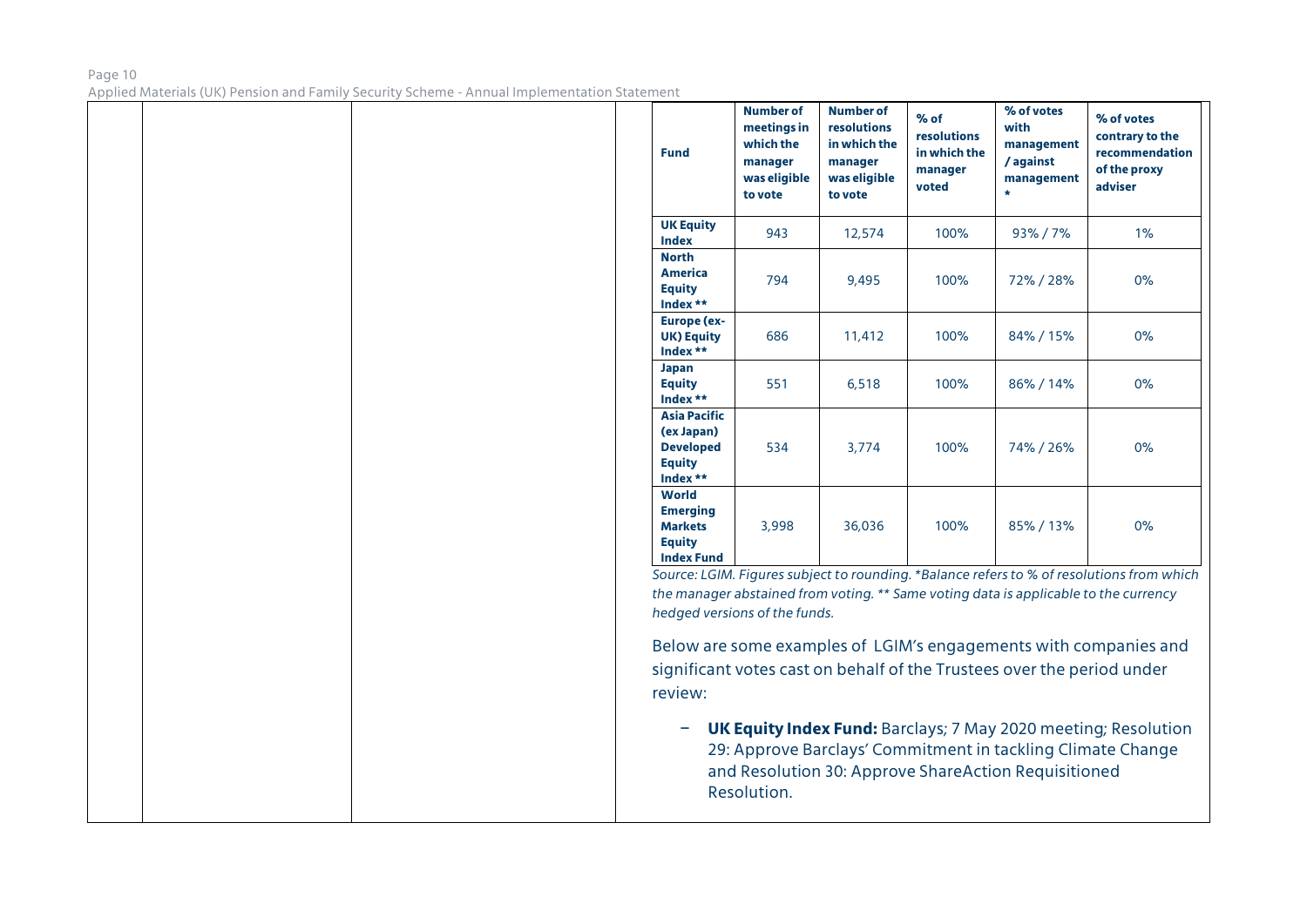|  | Voted For both resolutions. The resolution proposed by<br>Barclays set out its long-term plans and had the backing of<br>ShareAction and co-filers. LGIM were particularly grateful to<br>the Investor Forum for the significant role it played in<br>coordinating this outcome.                                                                                                                                                                                                                                                                                                                |
|--|-------------------------------------------------------------------------------------------------------------------------------------------------------------------------------------------------------------------------------------------------------------------------------------------------------------------------------------------------------------------------------------------------------------------------------------------------------------------------------------------------------------------------------------------------------------------------------------------------|
|  | North America Equity Index Fund: Meditronic plc; 11 December<br>2020 meeting; Resolution 3: Advisory Vote to Ratify named<br>Executive Officers' compensation.                                                                                                                                                                                                                                                                                                                                                                                                                                  |
|  | Voted Against the resolution. Following the end of the<br>financial year, executive directors were granted a special,<br>one-off award of stock options to compensate for no bonus<br>being paid out during the financial year. LGIM voted against<br>the one-off payment as they are not supportive of one-off<br>awards in general and in particular when these are awarded<br>to compensate for a payment for which the performance<br>criterion/criteria were not met. Prior to the AGM, LGIM<br>engaged with the company and clearly communicated their<br>concerns over one-off payments. |
|  | Europe (ex-UK) Equity Index Fund: Lagardére; 5 May 2020<br>meeting; Resolutions A to P: Activist Amber Capital, which owned<br>16% of the share capital at the time of engagement, proposed 8<br>new directors to the Supervisory Board (SB) of Lagardère, as well<br>as to remove all the incumbent directors (apart from two 2019<br>appointments).                                                                                                                                                                                                                                           |
|  | LGIM voted in favour of five of the Amber-proposed<br>candidates and voted off five of the incumbent Lagardère SB<br>directors. Proposals by Amber were due to the opinion that<br>the company strategy was not creating value for<br>shareholders, that the board members were not sufficiently<br>challenging management on strategic decisions, and for                                                                                                                                                                                                                                      |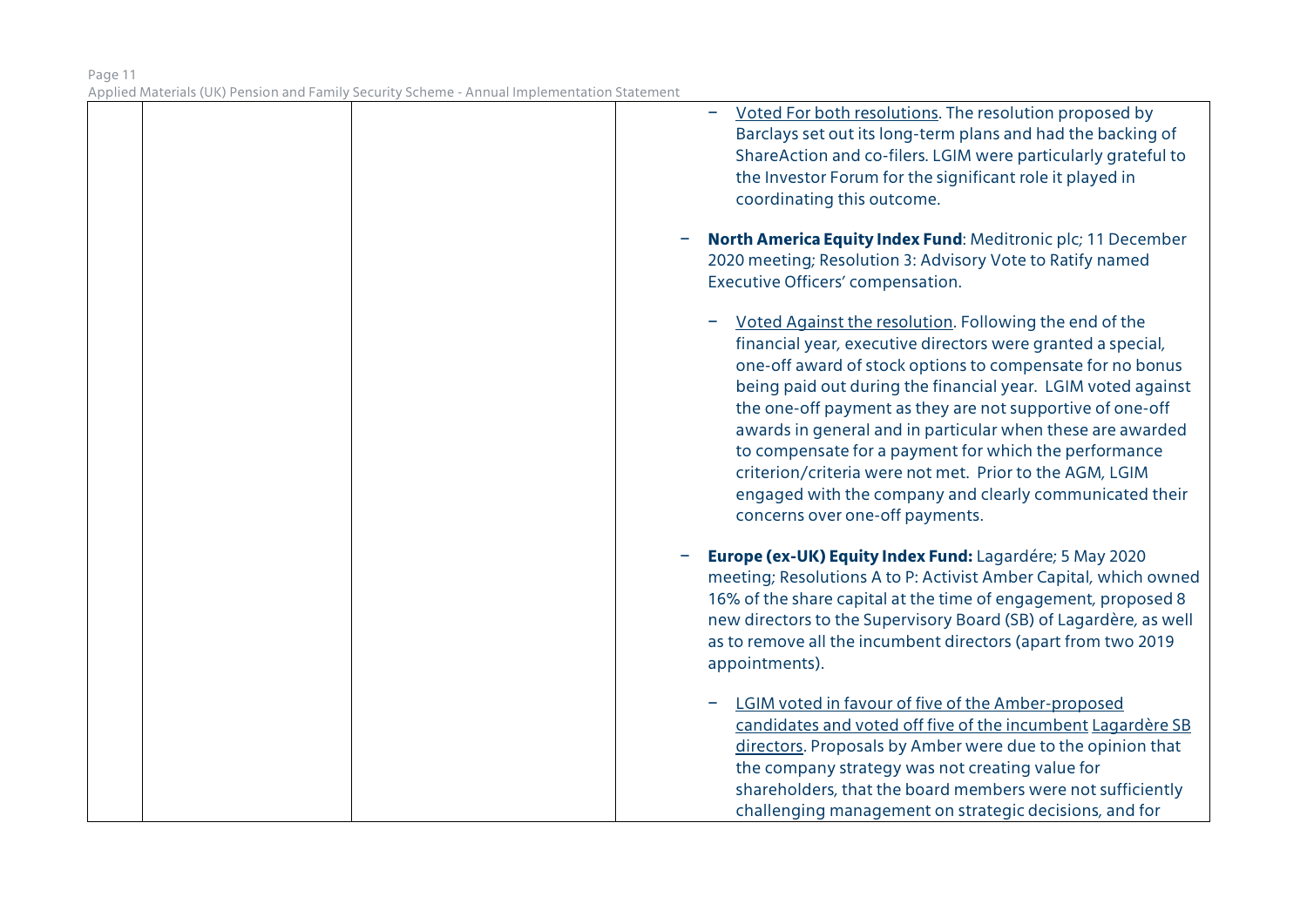various governance failures. The company continues to have a commandite structure; a limited partnership, which means that the managing partner has a tight grip on the company, despite only having 7 % share capital and 11% voting rights. LGIM engages with companies on their strategies, any lack of challenge to these, and with governance concerns. The company strategy had not been value-enhancing and the governance structure of the company was not allowing the SB to challenge management on this. Where there is a proxy contest, LGIM engages with both the activist and the company to understand both perspectives. LGIM engaged with both Amber Capital, where they were able to speak to the proposed new SB Chair, and also Lagardère, where they spoke to the incumbent SB Chair. This allowed LGIM to gain direct perspectives from the individual charged with ensuring their board includes the right individuals to challenge management.

- − **Japan Equity Index Fund:** Fast Retailing Co. Limited; 26 November 2020 meeting; Resolution 2.1: Elect Director Yanai Tadashi.
	- − Voted Against the resolution. Japanese companies in general have trailed behind European and US companies, as well as companies in other countries in ensuring more women are appointed to their boards. A lack of women employed is also a concern below board level. LGIM has for many years promoted and supported an increase of appointing more women on boards, at the executive level and below. On a global level they consider that every board should have at least one female director. They deem this as the minimum standard. Globally, LGIM aspires to all boards comprising 30% women. In the beginning of 2020, LGIM announced that they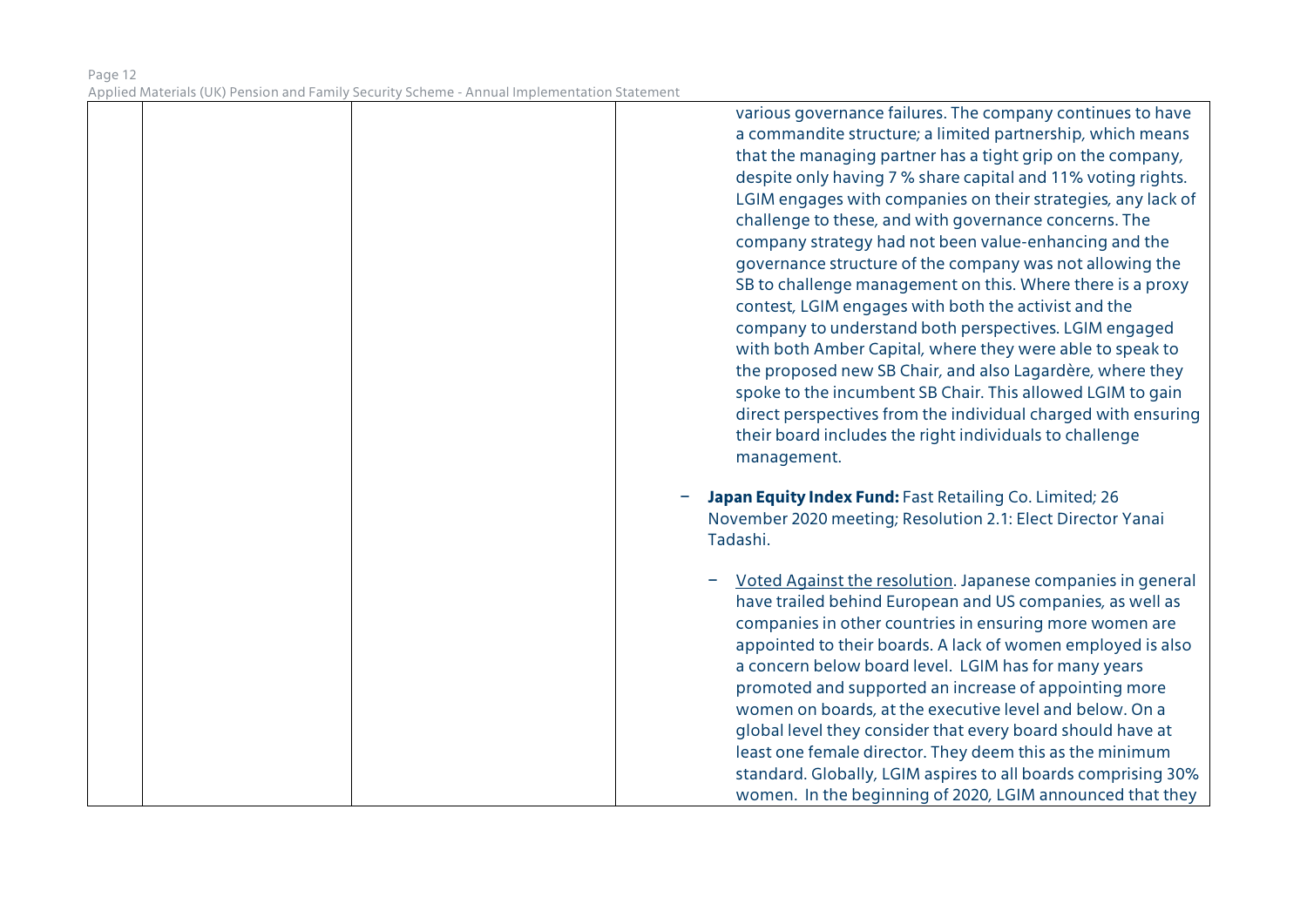would vote against the chair of the nomination committee or the most senior board member (depending on the type of board structure in place) for companies included in the TOPIX100 where these standards were not upheld. LGIM opposed the election of this director in his capacity as a member of the nomination committee and the most senior member of the board, in order to signal that the company needed to act on this issue. − **Asia Pacific (ex Japan) Developed Equity Index Fund:** Whitehaven Coal; 22 November 2020 meeting; Resolution 6: Approve capital protection. Shareholders were asking the company for a report on the potential wind-down of the company's coal operations, with the potential to return increasing amounts of capital to shareholders.

Voted For the resolution. The role of coal in the future energy mix is increasingly uncertain, due to the competitiveness of renewable energy, as well as increased regulation: in Q4 2020 alone three of Australia's main export markets for coal – Japan, South Korea and China – have announced targets for carbon neutrality around 2050. LGIM has publicly advocated for a 'managed decline' for fossil fuel companies, in line with global climate targets, with capital being returned to shareholders instead of spent on diversification and growth projects that risk becoming stranded assets. As the most polluting fossil fuel, the phase-out of coal will be key to reaching these global targets.

The manager cited that 'significant' votes can include, but are not limited to high profile vote which has such a degree of controversy that there is high client and/ or public scrutiny; significant client interest for a vote; sanction vote as a result of a direct or collaborative engagement; vote linked to an LGIM engagement campaign, in line with LGIM Investment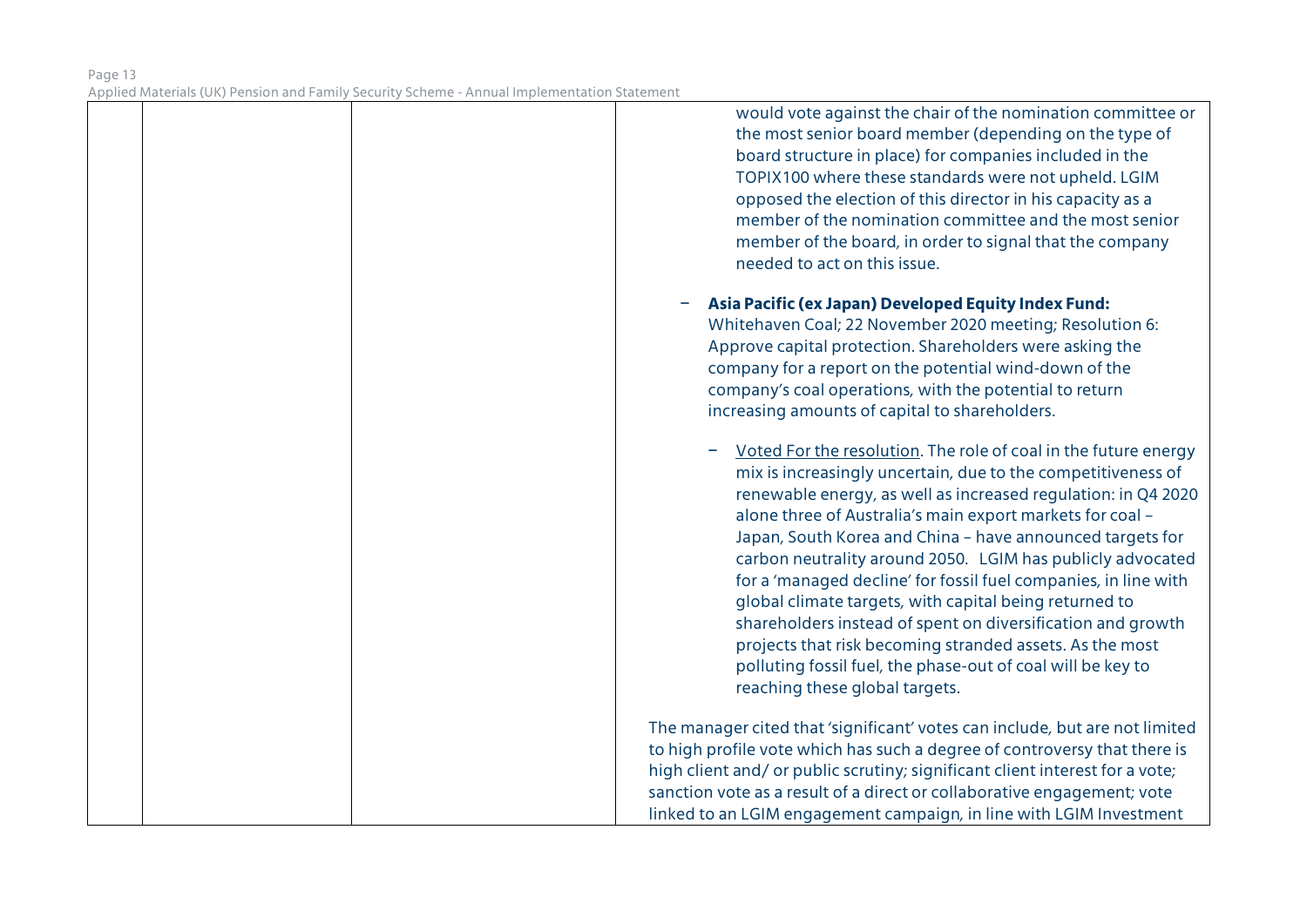| Stewardship's 5-year ESG priority engagement themes. These themes<br>are in line with the Trustees' definition of a significant vote.                                                                                                                                                                                                                                                                                                                                                                                                                                                                                                                                                                                                                                      |
|----------------------------------------------------------------------------------------------------------------------------------------------------------------------------------------------------------------------------------------------------------------------------------------------------------------------------------------------------------------------------------------------------------------------------------------------------------------------------------------------------------------------------------------------------------------------------------------------------------------------------------------------------------------------------------------------------------------------------------------------------------------------------|
| <b>Apollo</b><br>$\bullet$                                                                                                                                                                                                                                                                                                                                                                                                                                                                                                                                                                                                                                                                                                                                                 |
| Currently, Apollo is not a signatory to the UK Stewardship Code. While<br>Apollo supports the principles of the Code, they do not consider it<br>appropriate to conform at this time. However, as of November 2020,<br>Apollo is a signatory of the United Nations Principles for Responsible<br>Investment ("UNPRI") and the IFC Operating Principles for Impact<br>Management. Apollo has also aligned its 2019 ESG Annual Report with<br>the UN Sustainable Development Goals ("SDGs") and the Global<br>Reporting Initiative ("GRI") Standards.                                                                                                                                                                                                                        |
| Apollo seeks to apply ESG principles efficiently and in a way which<br>makes sense in the context of each investment. The main way ESG<br>factors are incorporated in Apollo's credit portfolio management is<br>through a bottom-up credit analysis where the most relevant question is:<br>'Are there any ESG issues that impact the credit worthiness of the<br>investment?'. As such they tend to avoid completely excluding entire<br>sectors, as they believe good ESG practices are best analysed at the<br>fundamental level. Whilst there are no bright line tests or industries for<br>which Apollo will not review opportunities, there are however, a few<br>industries that Apollo generally avoids such as: firearms, tobacco,<br>pornography, and cannabis. |
| Over the year under review, fewer than 10 proxies were voted on, with<br>the most relevant voting activity being in votes where the manager held<br>under 1% of the outstanding shares and Apollo voted in favour of the<br>companies' proposals.                                                                                                                                                                                                                                                                                                                                                                                                                                                                                                                          |
| <b>Ares</b>                                                                                                                                                                                                                                                                                                                                                                                                                                                                                                                                                                                                                                                                                                                                                                |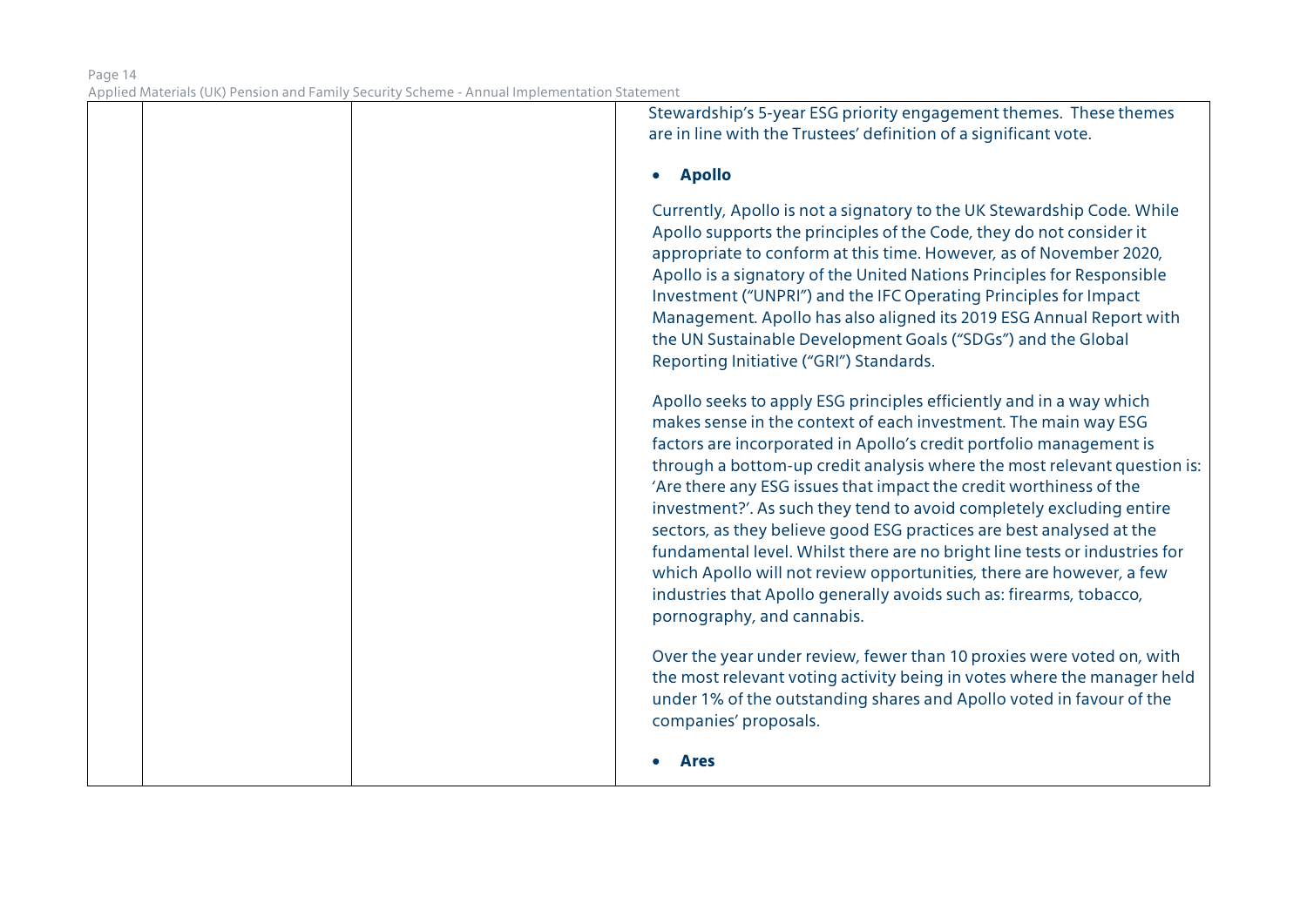| Ares is not a signatory of the UK Stewardship Code. However, they have<br>adopted a UK Stewardship Code Disclosure Statement and a UK Modern<br>Slavery Act statement. Ares are also a signatory of the UNPRI.                                                                                                                                                                                                                                                                                                                                                                                                                                        |
|-------------------------------------------------------------------------------------------------------------------------------------------------------------------------------------------------------------------------------------------------------------------------------------------------------------------------------------------------------------------------------------------------------------------------------------------------------------------------------------------------------------------------------------------------------------------------------------------------------------------------------------------------------|
| The Ares Secured Income Fund does not have a specific engagement<br>policy post-investment due to the fixed income nature of the Fund's<br>investments. Any engagement (whether ESG related or otherwise) with<br>the company, its sponsor(s) or other stakeholders, is done on a case-by-<br>case basis, if and when deemed necessary or appropriate, given that the<br>opportunity to raise issues and engage with relevant parties will depend<br>on materiality considerations, degree of control/influence and/or<br>access, information quality/sources, agreed-to governance mechanisms<br>and other factors that vary based on deal dynamics. |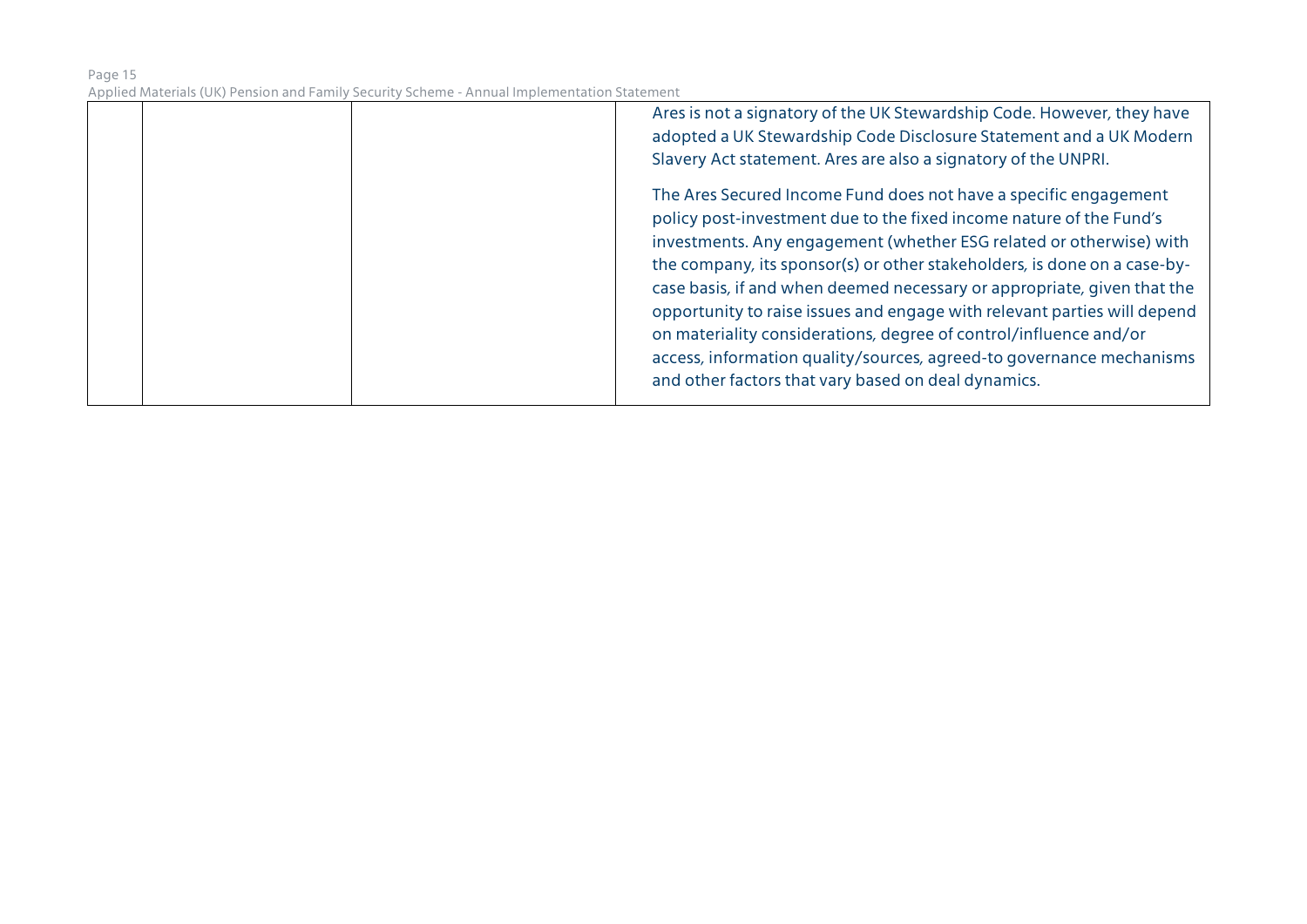| 10 | How the arrangement<br>with the asset managers<br>incentivise the asset<br>managers to align their<br>investment strategies<br>and decisions with the<br>Trustees' policies in the<br><b>SIP</b> | The Trustees' policy in relation<br>to investments to be held is set<br>out in sections 4-7 of the SIP.<br>In line with section 11 of the SIP,<br>managers are chosen based on<br>their capabilities and, therefore,<br>their perceived likelihood of<br>achieving the expected return<br>and risk characteristics required<br>for the asset class being selected<br>for.<br>As the Trustees invest in pooled<br>investment vehicles they accept<br>that they have no ability to<br>specify the risk profile and<br>return targets of the manager,<br>but appropriate mandates can<br>be selected to align with the<br>overall investment strategy. | Over the year to 5 April 2021, no changes were made to the investment<br>strategy nor the fund managers used within the Scheme.                                                                                                                                                                                                                                                                                                                             |
|----|--------------------------------------------------------------------------------------------------------------------------------------------------------------------------------------------------|-----------------------------------------------------------------------------------------------------------------------------------------------------------------------------------------------------------------------------------------------------------------------------------------------------------------------------------------------------------------------------------------------------------------------------------------------------------------------------------------------------------------------------------------------------------------------------------------------------------------------------------------------------|-------------------------------------------------------------------------------------------------------------------------------------------------------------------------------------------------------------------------------------------------------------------------------------------------------------------------------------------------------------------------------------------------------------------------------------------------------------|
| 11 | How the arrangement<br>incentivises the asset<br>managers to make<br>decisions based on<br>assessments about<br>medium to long-term<br>financial and non-<br>financial performance of            | The Trustees meet the Scheme's<br>investment managers from time<br>to time to review their actions<br>together with the reasons for<br>and background behind the<br>investment performance. The<br><b>Investment Consultant supports</b><br>the Trustees in fulfilling their                                                                                                                                                                                                                                                                                                                                                                        | Over the year under review, the Trustees were happy that the contractual<br>arrangements in place continued to incentivise the managers to make<br>decisions based on medium to long term financial and non-financial<br>performance.<br>Post year end, the Trustees completed the purchase of a bulk annuity<br>contract with the insurer Canada Life, with respect to the Scheme's<br>pensioners. As part of an investment strategy review following this |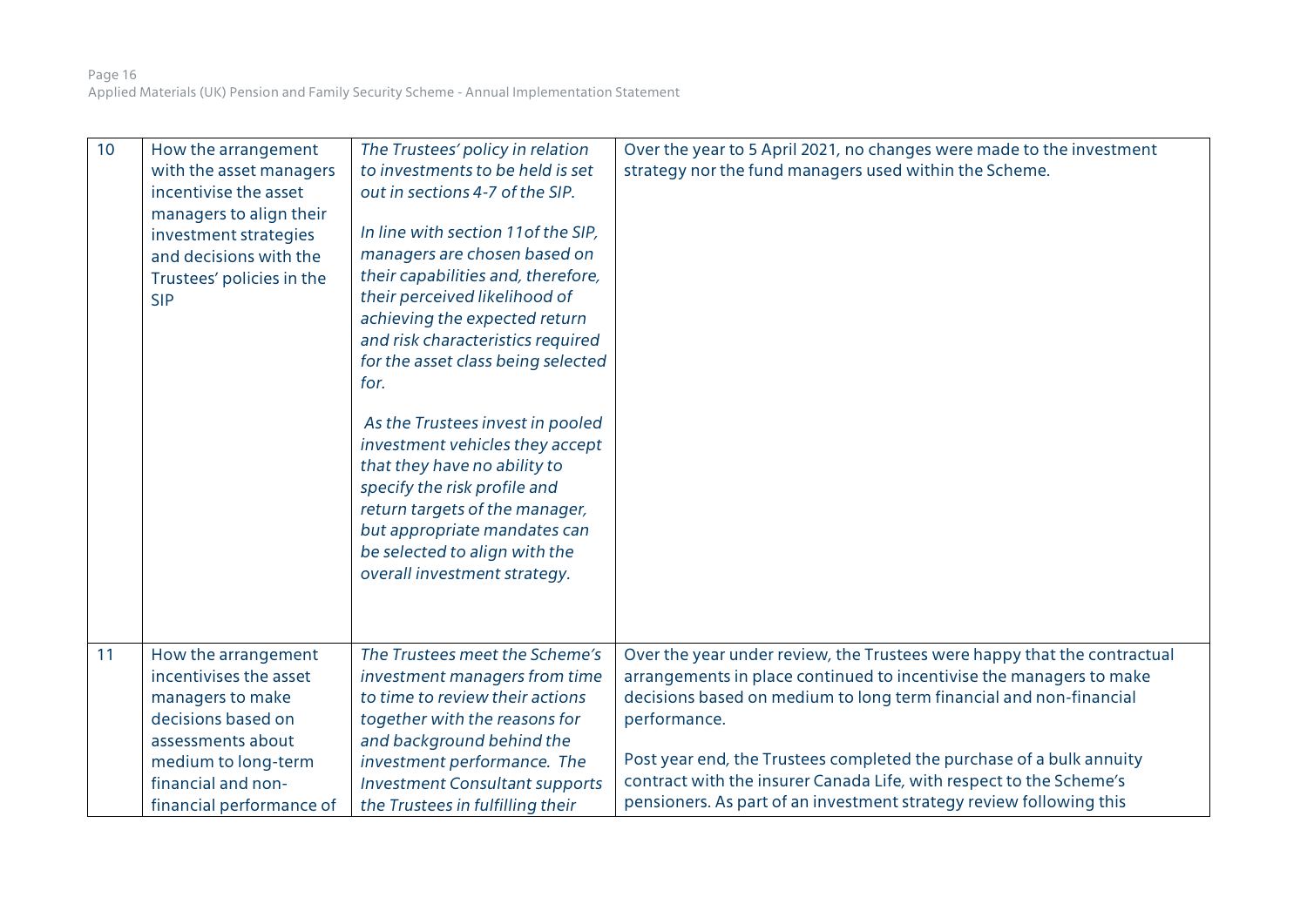| Page 17                                                                                     |  |
|---------------------------------------------------------------------------------------------|--|
| Applied Materials (UK) Pension and Family Security Scheme - Annual Implementation Statement |  |

|    | an issuer of debt or<br>equity and to engage<br>with issuers of debt or<br>equity in order to<br>improve their<br>performance in the<br>medium to long-term                                                                | responsibility for monitoring the<br>investment manager.<br>Managers are aware that their<br>continued appointment is based<br>on their success in delivering the<br>mandate for which they have<br>been appointed to manage. If<br>the Trustees are dissatisfied,<br>then they will look to replace the<br>manager.                                         | transaction, the Trustees are also reviewing the existing manager<br>appointments and mandate objectives to ensure each manager's target<br>performance is consistent with the time horizon of the Scheme.<br>At future monitoring meetings and when requesting monitoring<br>information from managers, the Trustees will ask investment managers to<br>incorporate a section on investment decisions taken over the recent period<br>and their forward-looking assessment of market conditions. This will also<br>cover examples of financial and non-financial considerations around<br>investments where the managers are expected to take into account the<br>impact of these considerations into the forward looking assessment on the<br>performance of an issuer of debt or equity. |
|----|----------------------------------------------------------------------------------------------------------------------------------------------------------------------------------------------------------------------------|--------------------------------------------------------------------------------------------------------------------------------------------------------------------------------------------------------------------------------------------------------------------------------------------------------------------------------------------------------------|---------------------------------------------------------------------------------------------------------------------------------------------------------------------------------------------------------------------------------------------------------------------------------------------------------------------------------------------------------------------------------------------------------------------------------------------------------------------------------------------------------------------------------------------------------------------------------------------------------------------------------------------------------------------------------------------------------------------------------------------------------------------------------------------|
| 12 | How the method (and<br>time horizon) of the<br>evaluation of asset<br>managers' performance<br>and the remuneration for<br>asset management<br>services are in line with<br>the Trustees' policies<br>mentioned in the SIP | The Trustees are long term<br>investors and are not looking to<br>change investment<br>arrangements on a frequent<br>basis.<br>Managers' performance is<br>reviewed over both short and<br>long time horizons.<br>Remuneration is agreed upon<br>prior to manager appointment,<br>based on assets under<br>management and is reviewed on<br>a regular basis. | Over the year under review, the Trustees have considered the quarterly as<br>well as 1 and 3 yearly manager performance metrics included in the<br>Scheme's performance reports and were satisfied with the manager<br>arrangements.                                                                                                                                                                                                                                                                                                                                                                                                                                                                                                                                                        |
| 13 | <b>How the Trustees</b><br>monitor portfolio<br>turnover costs incurred<br>by the asset managers<br>and how they define and                                                                                                | The Trustees policy in relation to<br>the monitoring of portfolio<br>turnover costs is set out in<br>section 11 of the SIP.                                                                                                                                                                                                                                  | The Trustees do not currently actively monitor portfolio turnover costs<br>across the portfolio. As investment managers also report performance on a<br>net of fees and costs basis, they are incentivised in this way to keep portfolio<br>turnover costs to the minimum required to meet or exceed their objectives.                                                                                                                                                                                                                                                                                                                                                                                                                                                                      |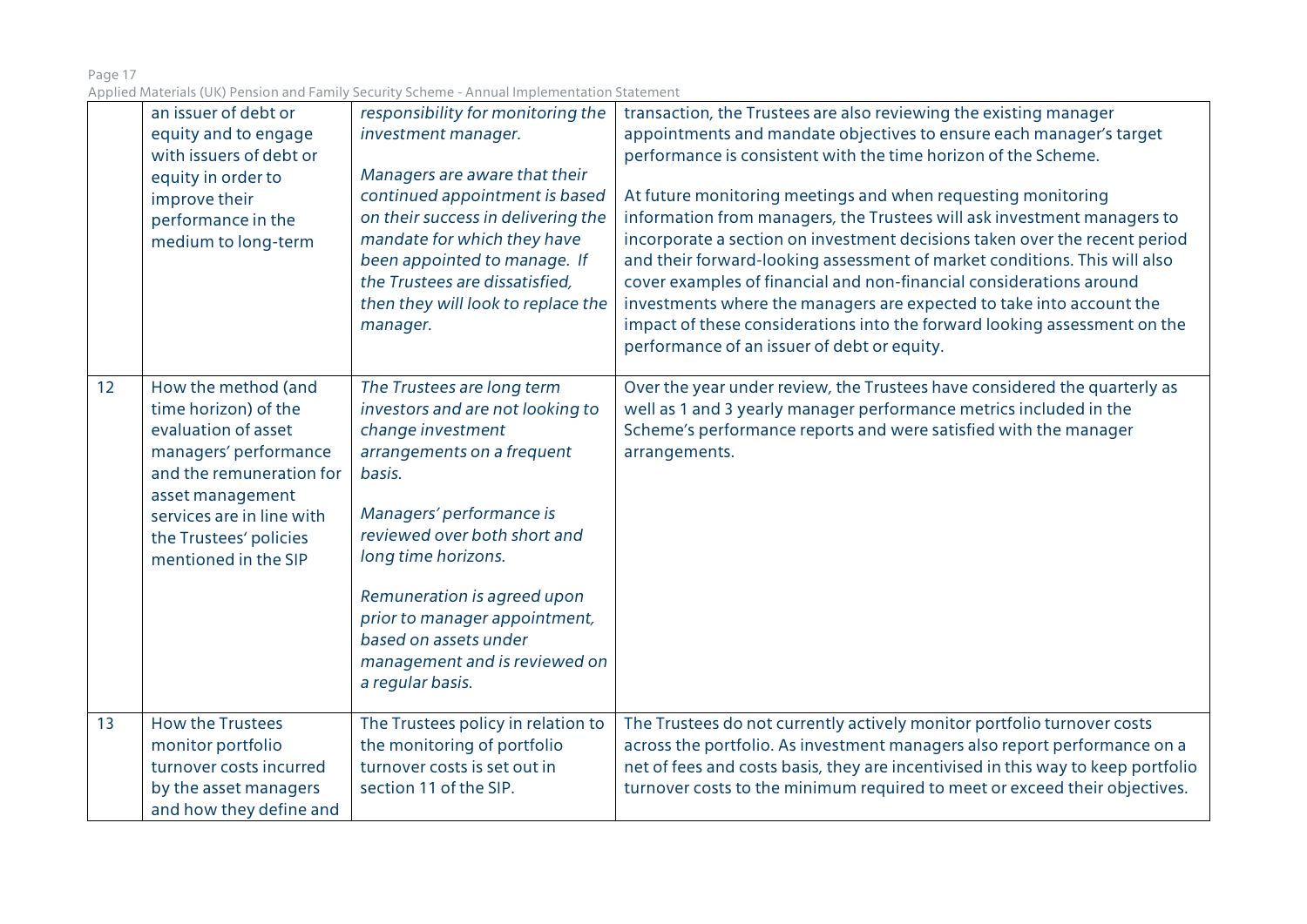|    | monitor targeted<br>portfolio turnover or<br>turnover range   |                                                                                                                                                                                                                                                                                                                                                                              | In the future, the Trustees may ask investment managers to include portfolio<br>turnover and turnover costs in their presentations and reports to the<br>Trustees and engage with them if portfolio turnover is higher than expected. |
|----|---------------------------------------------------------------|------------------------------------------------------------------------------------------------------------------------------------------------------------------------------------------------------------------------------------------------------------------------------------------------------------------------------------------------------------------------------|---------------------------------------------------------------------------------------------------------------------------------------------------------------------------------------------------------------------------------------|
| 14 | The duration of the<br>arrangement with the<br>asset managers | There is no set duration for the<br>manager appointment.<br>However, the appointment is<br>regularly reviewed as to its<br>continued suitability and could<br>be terminated either because<br>the Trustees are dissatisfied with<br>the managers' ongoing ability to<br>deliver the mandate promised or<br>because of a change of<br>investment strategy by the<br>Trustees. | No investment manager appointments were terminated over the year under<br>review.                                                                                                                                                     |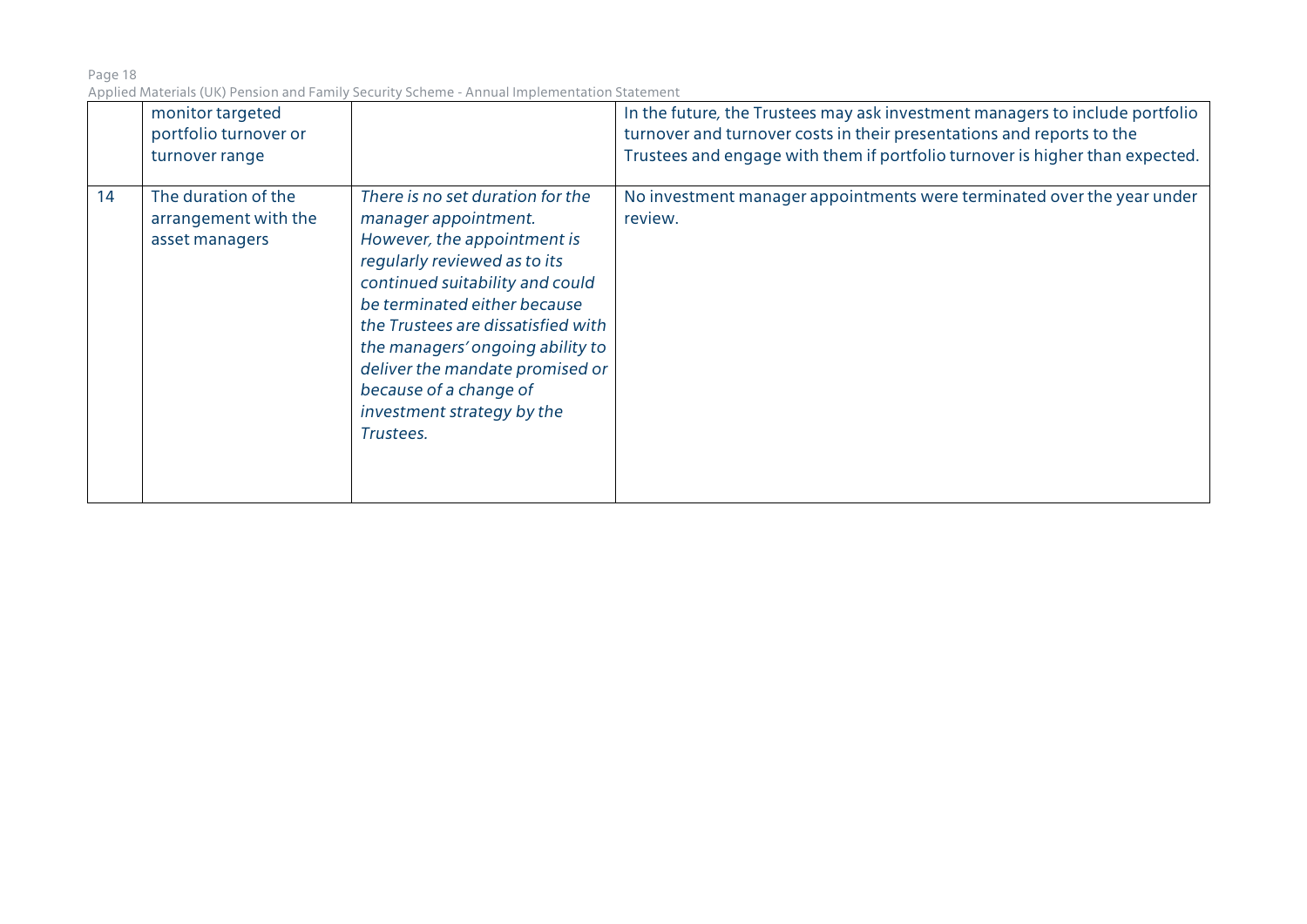# Page 19 Applied Materials (UK) Pension and Family Security Scheme - Annual Implementation Statement

## *DC Section*

|                | <b>Requirement</b>                                                                  | <b>Policy</b>                                                                                                                                                                                                                                                                                                                                                                                                                                                                                                                        | In the year to 5 April 2021                                                                                                                                                                                                                                                                                                                                                                                                                                                                                                                                                                                                                                                                                                                                                                                                                                                                                                                     |
|----------------|-------------------------------------------------------------------------------------|--------------------------------------------------------------------------------------------------------------------------------------------------------------------------------------------------------------------------------------------------------------------------------------------------------------------------------------------------------------------------------------------------------------------------------------------------------------------------------------------------------------------------------------|-------------------------------------------------------------------------------------------------------------------------------------------------------------------------------------------------------------------------------------------------------------------------------------------------------------------------------------------------------------------------------------------------------------------------------------------------------------------------------------------------------------------------------------------------------------------------------------------------------------------------------------------------------------------------------------------------------------------------------------------------------------------------------------------------------------------------------------------------------------------------------------------------------------------------------------------------|
|                | Securing compliance<br>with the legal<br>requirements about<br>choosing investments | Trustees obtain advice from<br>their investment adviser, who<br>can provide expert advice<br>enabling the Trustees to choose<br>investment vehicles that can<br>fulfil the Scheme's investment<br>objectives. In the Trustees'<br>opinion this is consistent with<br>the requirements of Section 36<br>of the Pensions Act 1995.                                                                                                                                                                                                     | The Trustees confirm that advice was received from its investment advisor in<br>relation to changes in the investment strategy for the Scheme's DC Section,<br>including changes to the default investment strategy and to the alternative<br>lifestyle options. The advice was issued on 9 September 2019. The changes<br>were implemented in September 2020.                                                                                                                                                                                                                                                                                                                                                                                                                                                                                                                                                                                  |
| $\overline{2}$ | Kinds of investments to<br>be held                                                  | The Trustees have made<br>available a range of individual<br>self-select fund options for<br>investment in addition to the<br>default investment option. A<br>range of asset classes has been<br>made available, including:<br>equities, diversified growth<br>funds, money market<br>investments, gilts, index-linked<br>gilts, corporate bonds and pre-<br>retirement funds. It is the<br>Trustees' policy to offer both<br>active and passive management<br>options to members where<br>appropriate, depending on asset<br>class. | The strategic asset allocation of the default investment option is reviewed<br>on a triennial basis. The date of the last review was June 2018 with formal<br>advice being issued on 9 September 2019. The investments (fund type,<br>management style and asset allocations) used in the default strategy were<br>reviewed as part of this exercise. The recommendation, among others<br>aforementioned, was to adopt the drawdown lifestyle strategy as the<br>default option.<br>A review of self-select options also formed part of the triennial investment<br>review. This review introduced a new default strategy as well as two new<br>alternative lifestyle strategies under the self-select range and removed one<br>diversified fund option.<br>The proposed changes were agreed to in December 2019 and implemented<br>in September 2020 when updates to the SIP and Statement of Investment<br>Arrangements ("SIA") were adopted. |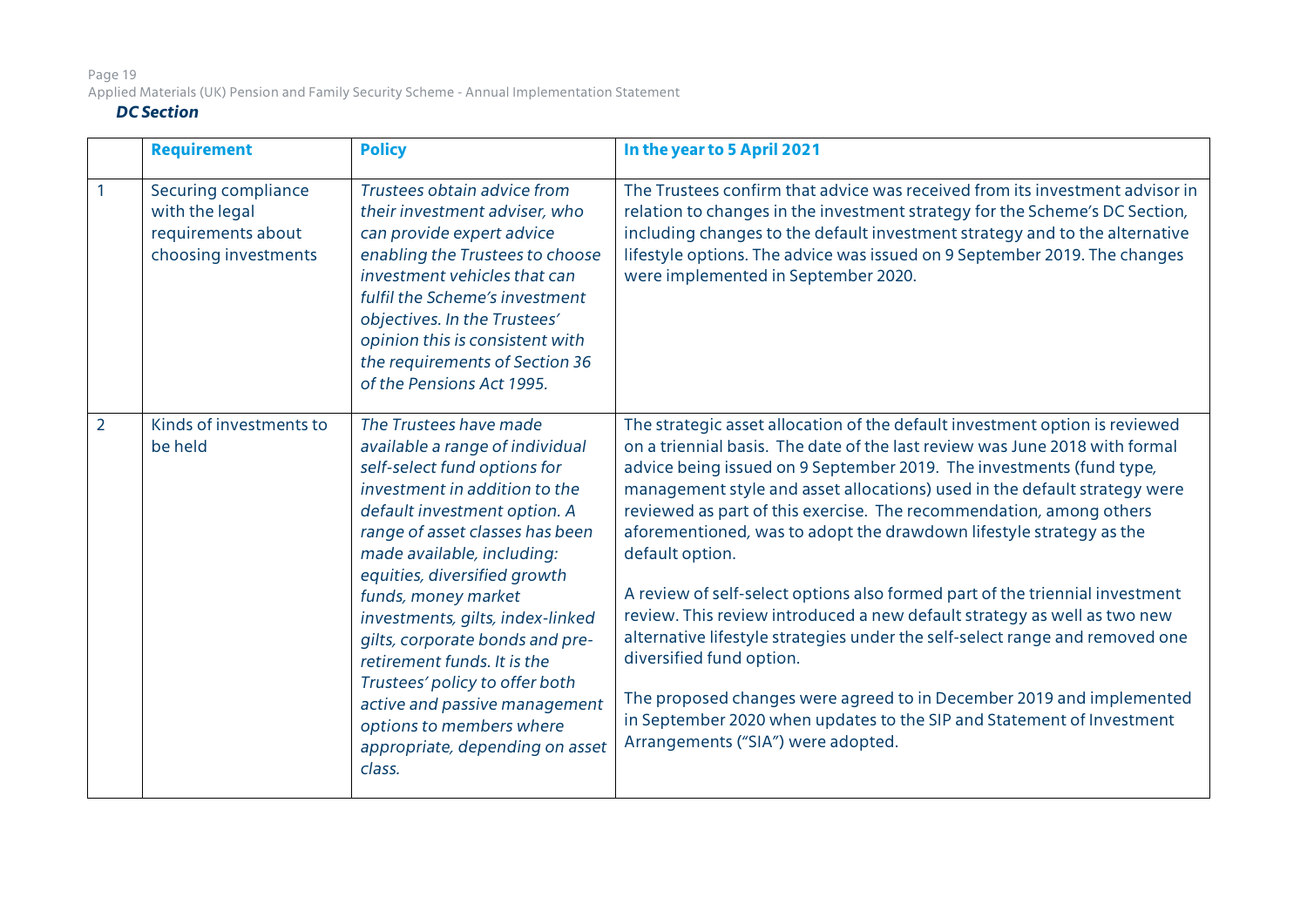| $\overline{3}$ | The balance between<br>different kinds of<br>investments                      | Members can combine the<br>investment funds in any<br>proportion in order to achieve<br>the desired level of return and<br>risk in line with their own<br>attitude towards, and tolerance<br>of risk.<br>Within the default option, the<br>strategic asset allocation is set<br>to achieve the expected return<br>required to meet the objective<br>of the default option. | Details of the Scheme's investment strategy are given in the SIA. The<br>Trustees implement an investment strategy consistent with the investment<br>objectives of the Scheme's DC Section. The Trustees believe that with the<br>options available members can control the risks identified in the SIP.<br>The Trustees receive regular investment performance reports which<br>monitors the risk and return of options within the Scheme.                                                                                                                                                                                                                                                                                                                                                                                     |
|----------------|-------------------------------------------------------------------------------|----------------------------------------------------------------------------------------------------------------------------------------------------------------------------------------------------------------------------------------------------------------------------------------------------------------------------------------------------------------------------|---------------------------------------------------------------------------------------------------------------------------------------------------------------------------------------------------------------------------------------------------------------------------------------------------------------------------------------------------------------------------------------------------------------------------------------------------------------------------------------------------------------------------------------------------------------------------------------------------------------------------------------------------------------------------------------------------------------------------------------------------------------------------------------------------------------------------------|
| $\overline{4}$ | Risks, including the ways<br>in which risks are to be<br>measured and managed | The Trustees recognise risk<br>(both investment and<br>operational) from a number of<br>perspectives in relation to the<br>self-select funds and the default<br>investment option.                                                                                                                                                                                         | As detailed in the risk table in the SIP, the Trustees consider both<br>quantitative and qualitative measures for these risks when deciding<br>investment policies, strategic asset allocation, the choice of fund managers /<br>funds / asset classes.<br>As the DC Section invests in pooled investment funds (made available to<br>Scheme members via an investment platform provided by Aviva), the<br>Trustees accept that they have no ability to specify the risk profile and return<br>targets of the manager, but appropriate mandates can be selected to align<br>with the overall investment strategy.<br>The Scheme maintains a risk register of the key risks, including the<br>investment risks. This rates the impact and likelihood of the risks and<br>summarises existing mitigations and additional actions. |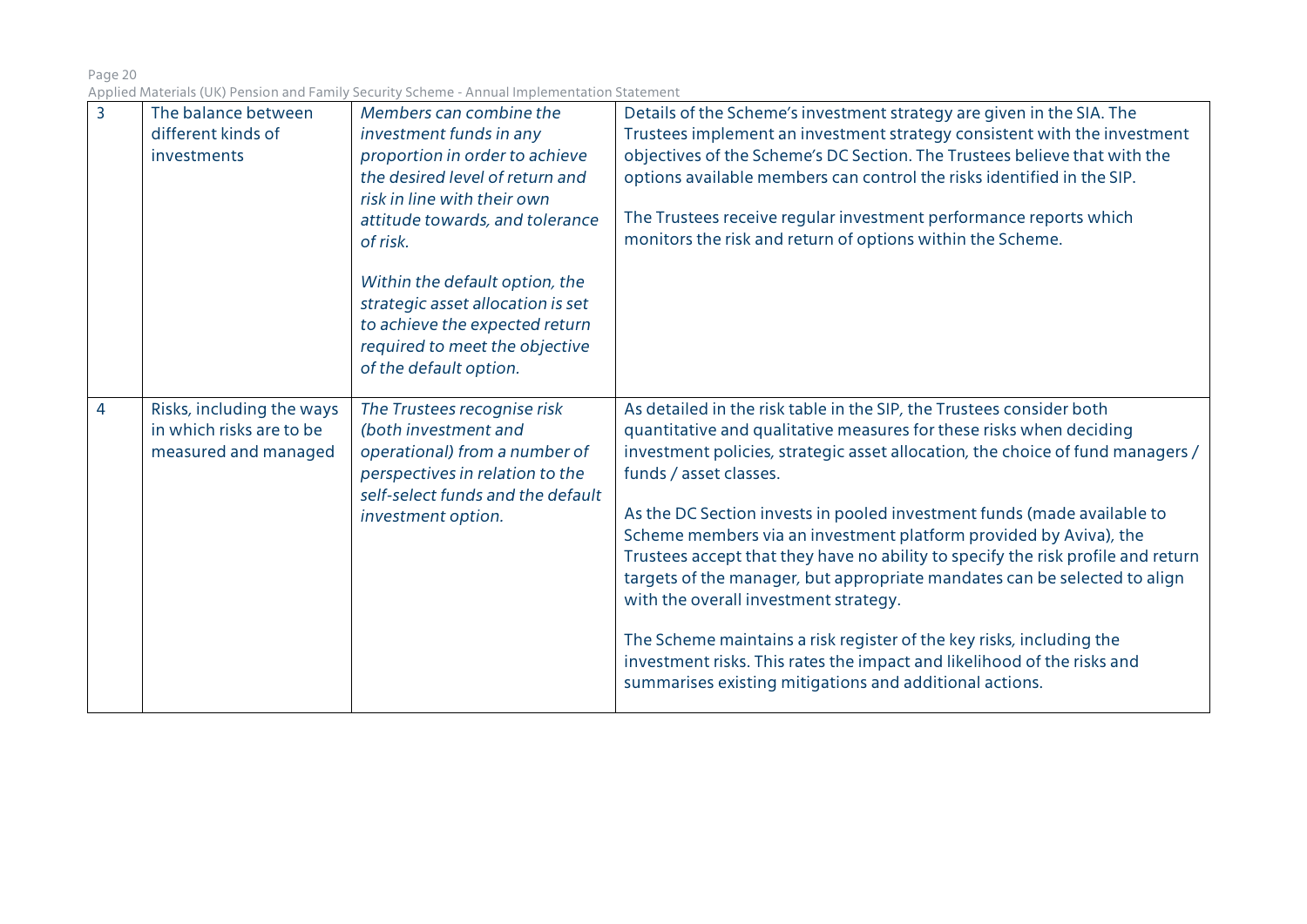| 5 | Expected return on<br>investments                      | The funds available are expected<br>to provide an investment return<br>commensurate with the level of<br>risk being taken.<br>In designing the default, the<br>Trustees have explicitly<br>considered the trade-off<br>between risk and expected<br>returns. Generate returns in<br>excess of inflation during the<br>growth phase and de-risk<br>towards the retirement date to<br>match | The investment performance report is reviewed by the Trustees on a regular<br>basis - this includes the risk and return characteristics of the default and<br>additional investment fund choices.<br>The investment performance report includes how each investment manager<br>is delivering against their specific mandates.                                                                                                                                                                                                                                                                                                                                                                                                                                                               |
|---|--------------------------------------------------------|-------------------------------------------------------------------------------------------------------------------------------------------------------------------------------------------------------------------------------------------------------------------------------------------------------------------------------------------------------------------------------------------|---------------------------------------------------------------------------------------------------------------------------------------------------------------------------------------------------------------------------------------------------------------------------------------------------------------------------------------------------------------------------------------------------------------------------------------------------------------------------------------------------------------------------------------------------------------------------------------------------------------------------------------------------------------------------------------------------------------------------------------------------------------------------------------------|
| 6 | <b>Realisation of</b><br>investments                   | The Scheme's DC Section<br>administrators, Aviva, will realise<br>assets following member<br>requests on retirement or earlier<br>where required.<br>The Trustees considers the<br>liquidity of the investment in the<br>context of the likely needs of<br>members.                                                                                                                       | The Trustees regularly receive administration reports and review the service<br>at Trustee meetings to ensure that core financial transactions are processed<br>within regulatory timelines. The reporting structure on administration<br>activity has changed recently with Aviva focussing on the end-to-end time<br>for activities rather than service levels. The reports covering the period for 12<br>months to 31 June 2021 confirmed that 67% of activities were completed<br>within 5 working days, with significant improvement during H1 2021. As<br>confirmed in the Chair Statement, the Trustees are satisfied that all<br>requirements were met throughout the year.<br>All funds are daily dealt pooled investment vehicles, accessed via long-term<br>insurance contracts. |
| 7 | <b>Financially material</b><br>considerations over the | The Trustees consider financially<br>material considerations in the                                                                                                                                                                                                                                                                                                                       | The investment performance report is regularly reviewed by the Trustees -<br>this includes ratings (both general and specific ESG) from the investment                                                                                                                                                                                                                                                                                                                                                                                                                                                                                                                                                                                                                                      |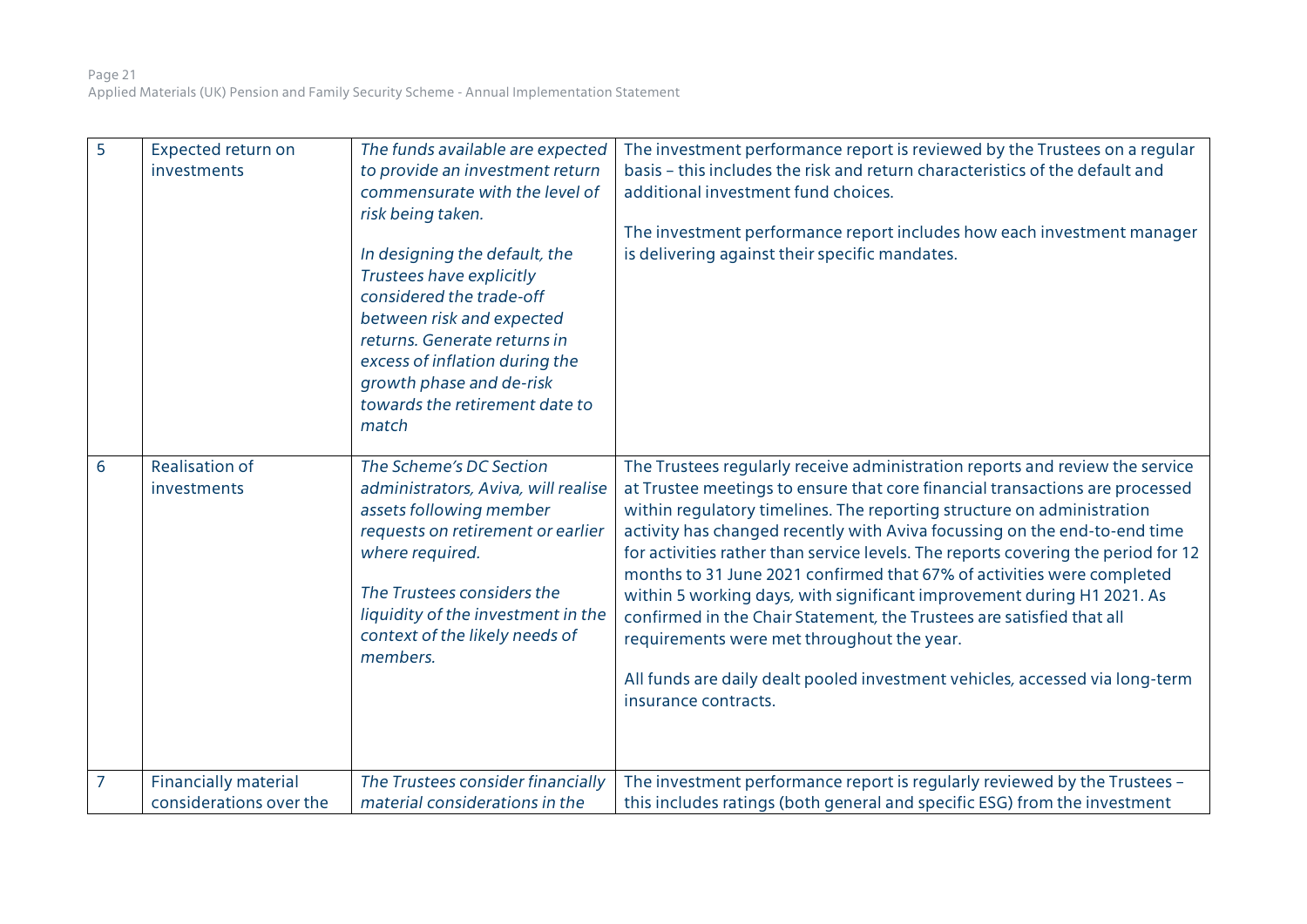|   | appropriate time horizon<br>of the investments,<br>including how those<br>considerations are taken<br>into account in the<br>selection, retention and<br>realisation of<br>investments | selection, retention and<br>realisation of investments.<br>Within the funds consideration<br>of such factors, including<br>environmental, social and<br>governance factors, is delegated<br>to the investment manager.<br>Investment managers are<br>expected to evaluate these<br>factors, including climate<br>change considerations, and<br>exercise voting rights and<br>stewardship obligations<br>attached to the investments in<br>line with their own corporate<br>governance policies and current<br>best practice. | advisers. All of the managers remained generally highly rated during the<br>year.<br>The Scheme's SIP includes the Trustees' policy on ESG factors, stewardship<br>and Climate Change. This policy sets out the Trustees' beliefs on ESG and<br>climate change and the processes followed by the Trustees in relation to<br>voting rights and stewardship. In order to establish these beliefs and<br>produce this policy, the Trustees undertook investment training provided by<br>their investment consultant on responsible investment which covered ESG<br>factors, stewardship, climate change and ethical investing. This training was<br>provided in June 2019.<br>Where managers may not be highly rated from an ESG perspective, the<br>Trustees continue to monitor them. When implementing a new manager<br>they would consider the ESG rating of the manager.<br>The Trustees acknowledge that managers in fixed income do not have a high<br>ESG rating assigned by the investment consultant due to the nature of the<br>asset class where it is harder to engage with the issuer of debt.<br>The investment performance report includes how each investment manager<br>is delivering against their specific mandates. |
|---|----------------------------------------------------------------------------------------------------------------------------------------------------------------------------------------|------------------------------------------------------------------------------------------------------------------------------------------------------------------------------------------------------------------------------------------------------------------------------------------------------------------------------------------------------------------------------------------------------------------------------------------------------------------------------------------------------------------------------|---------------------------------------------------------------------------------------------------------------------------------------------------------------------------------------------------------------------------------------------------------------------------------------------------------------------------------------------------------------------------------------------------------------------------------------------------------------------------------------------------------------------------------------------------------------------------------------------------------------------------------------------------------------------------------------------------------------------------------------------------------------------------------------------------------------------------------------------------------------------------------------------------------------------------------------------------------------------------------------------------------------------------------------------------------------------------------------------------------------------------------------------------------------------------------------------------------------------------------------|
| 8 | The extent (if at all) to<br>which non-financial<br>matters are taken into<br>account in the selection,<br>retention and realisation<br>of investments                                 | Non-financial matters, such as<br>member views, are not generally<br>taken into consideration,<br>although prior to the DC Section<br>investment changes being<br>implemented a survey of active<br>members was undertaken to<br>understand retirement<br>expectations and planning.                                                                                                                                                                                                                                         | The Trustees consider any member views volunteered to them in respect of<br>the selection, retention and realisation of investments.                                                                                                                                                                                                                                                                                                                                                                                                                                                                                                                                                                                                                                                                                                                                                                                                                                                                                                                                                                                                                                                                                                  |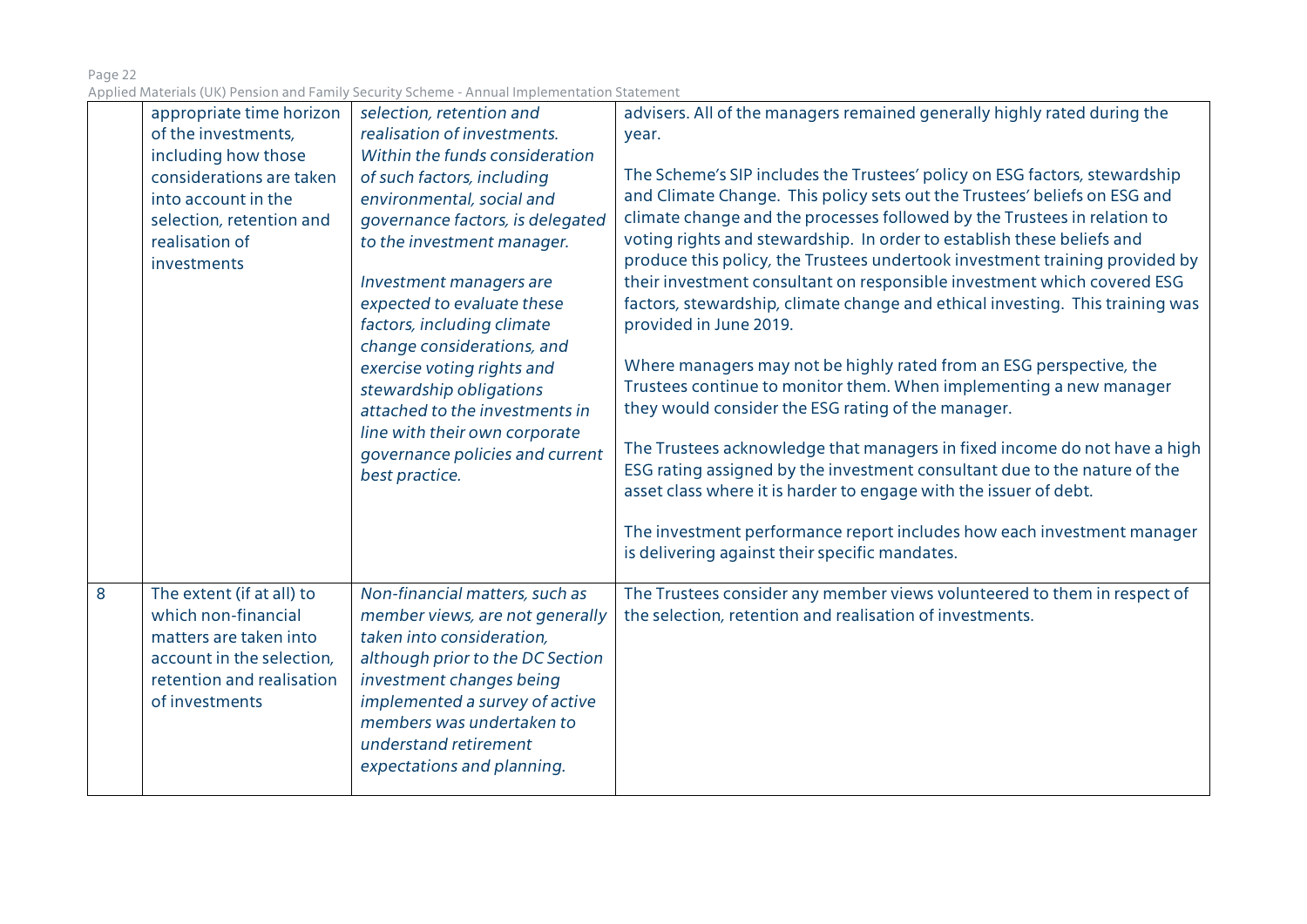| $\overline{9}$ | The exercise of the rights | Investment managers are                                                                                                                         | The Trustees have delegated their voting rights to the investment managers                                                                                                                                                                                                                                                                                                                                                                                                                                                                                                                                                                                                                                                                                                                                                                                                                                                                                                           |
|----------------|----------------------------|-------------------------------------------------------------------------------------------------------------------------------------------------|--------------------------------------------------------------------------------------------------------------------------------------------------------------------------------------------------------------------------------------------------------------------------------------------------------------------------------------------------------------------------------------------------------------------------------------------------------------------------------------------------------------------------------------------------------------------------------------------------------------------------------------------------------------------------------------------------------------------------------------------------------------------------------------------------------------------------------------------------------------------------------------------------------------------------------------------------------------------------------------|
|                | (including voting rights)  | expected to evaluate these                                                                                                                      | via the DC platform provider.                                                                                                                                                                                                                                                                                                                                                                                                                                                                                                                                                                                                                                                                                                                                                                                                                                                                                                                                                        |
|                | attaching to the           | factors, including climate                                                                                                                      |                                                                                                                                                                                                                                                                                                                                                                                                                                                                                                                                                                                                                                                                                                                                                                                                                                                                                                                                                                                      |
|                | investments                | change considerations, and                                                                                                                      | As at 5 April 2021, the Trustees had equity exposure through the following                                                                                                                                                                                                                                                                                                                                                                                                                                                                                                                                                                                                                                                                                                                                                                                                                                                                                                           |
|                |                            | exercise voting rights and                                                                                                                      | funds:                                                                                                                                                                                                                                                                                                                                                                                                                                                                                                                                                                                                                                                                                                                                                                                                                                                                                                                                                                               |
|                |                            | stewardship obligations<br>attached to the investments in<br>line with their own corporate<br>governance policies and current<br>best practice. | BlackRock Developed European ex UK Equity Index<br>BlackRock (30:70) Currency Hedged Global Equity Index<br>BlackRock (60:40) Global Equity Index (Long Term Fund)<br><b>BlackRock UK Equity Index</b><br><b>Baillie Gifford UK Equity Core Pension</b><br><b>BlackRock Developed World ex UK Equity Index</b><br><b>Baillie Gifford International Equity</b><br><b>Baillie Gifford Managed</b><br><b>Mercer Diversified Growth</b><br><b>Mercer Diversified Retirement</b><br>For the funds managed by Baillie Gifford, no proxy advisor was used. For the<br>Mercer funds, appointed sub-investment managers are allowed to vote<br>based on their own proxy-voting execution policy. Otherwise, proxy<br>advisors used were ISS and IVIS.<br>In determining the "most significant votes", a number of criteria were looked<br>at for the list of votes undertaken for the fund including: the impact on the<br>company (both short and long term) if the resolution was or wasn't |
|                |                            |                                                                                                                                                 | approved; the materiality of the shareholder resolutions; the level of public<br>and / or media interest in certain companies and resolutions; if votes related<br>to shareholder resolutions with a specific focus on climate change, modern                                                                                                                                                                                                                                                                                                                                                                                                                                                                                                                                                                                                                                                                                                                                        |
|                |                            |                                                                                                                                                 | slavery and diversity; and how significant the holdings are in relation to the<br>fund.                                                                                                                                                                                                                                                                                                                                                                                                                                                                                                                                                                                                                                                                                                                                                                                                                                                                                              |
|                |                            |                                                                                                                                                 | Voting activity undertaken over the year under review is summarised in the<br>table below.                                                                                                                                                                                                                                                                                                                                                                                                                                                                                                                                                                                                                                                                                                                                                                                                                                                                                           |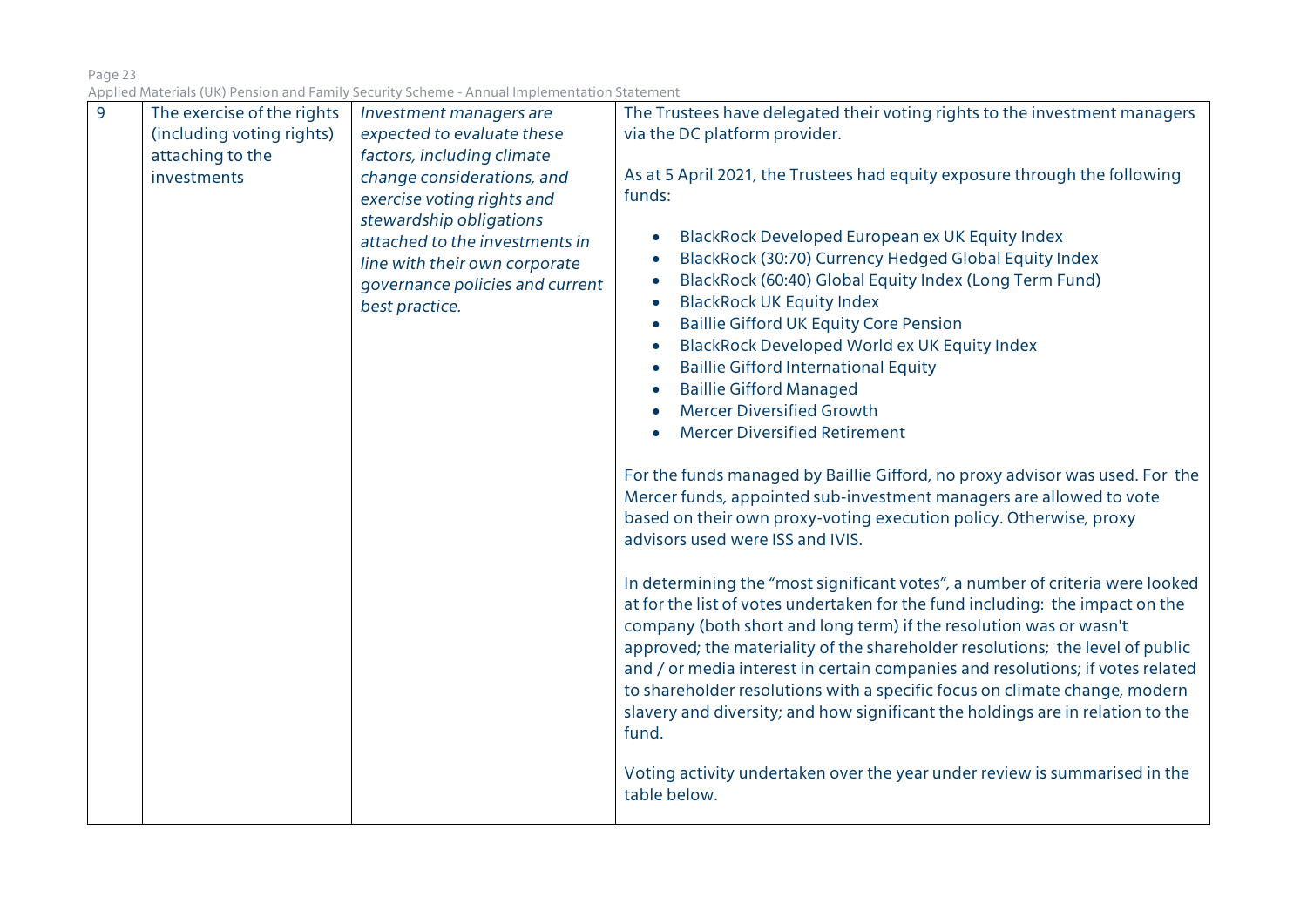|  | <b>Fund</b>                                                                                                                                                                                                                                                                                                            | <b>Number of</b><br>meetings in<br>which the<br>manager was<br>eligible to<br>vote | <b>Number of</b><br>resolutions in<br>which the<br>manager was<br>eligible to<br>vote | $%$ of<br>resolutions in<br>which the<br>manager<br>voted | % of votes<br>with<br>management<br>/ against<br>management<br>÷ | % of votes<br>contrary to<br>the<br>recommenda<br>tion of the<br>proxy adviser |
|--|------------------------------------------------------------------------------------------------------------------------------------------------------------------------------------------------------------------------------------------------------------------------------------------------------------------------|------------------------------------------------------------------------------------|---------------------------------------------------------------------------------------|-----------------------------------------------------------|------------------------------------------------------------------|--------------------------------------------------------------------------------|
|  | <b>BlackRock</b><br><b>Developed</b><br><b>European ex UK</b><br><b>Equity Index</b>                                                                                                                                                                                                                                   | 547                                                                                | 9,328                                                                                 | 86%                                                       | 68%/26%                                                          | 20%                                                                            |
|  | <b>BlackRock</b><br>(30:70)<br><b>Currency</b><br><b>Hedged Global</b><br><b>Equity Index</b>                                                                                                                                                                                                                          | 2,716                                                                              | 35,747                                                                                | 95%                                                       | 74% / 24%                                                        | 28%                                                                            |
|  | <b>BlackRock</b><br>(60:40) Global<br><b>Equity Index</b>                                                                                                                                                                                                                                                              | 2,765                                                                              | 35,730                                                                                | 95%                                                       | 74% / 24%                                                        | 20%                                                                            |
|  | <b>BlackRock UK</b><br><b>Equity Index</b>                                                                                                                                                                                                                                                                             | 808                                                                                | 11,058                                                                                | 100%                                                      | 93% / 5%                                                         | 5%                                                                             |
|  | <b>Baillie Gifford</b><br><b>UK Equity Core</b>                                                                                                                                                                                                                                                                        | 66                                                                                 | 1,108                                                                                 | 100%                                                      | 98% / 1%                                                         | n/a                                                                            |
|  | <b>BlackRock</b><br><b>Developed</b><br><b>World ex UK</b><br><b>Equity Index</b>                                                                                                                                                                                                                                      | 2,180                                                                              | 27,012                                                                                | 94%                                                       | 66% / 32%                                                        | 26%                                                                            |
|  | <b>Baillie Gifford</b><br><b>International</b><br><b>Equity</b>                                                                                                                                                                                                                                                        | 107                                                                                | 1,132                                                                                 | 93%                                                       | 96%/3%                                                           | n/a                                                                            |
|  | <b>Baillie Gifford</b><br><b>Managed</b>                                                                                                                                                                                                                                                                               | 228                                                                                | 2,844                                                                                 | 100%                                                      | 97% / 2%                                                         | n/a                                                                            |
|  | <b>Mercer</b><br><b>Diversified</b><br>Growth                                                                                                                                                                                                                                                                          | 9,354                                                                              | 97,692                                                                                | 96%                                                       | 82%/17%                                                          | n/a                                                                            |
|  | <b>Mercer</b><br><b>Diversified</b><br><b>Retirement</b>                                                                                                                                                                                                                                                               | 10,565                                                                             | 113,434                                                                               | 96%                                                       | 84% / 15%                                                        | n/a                                                                            |
|  | Source: Based on information provided by Aviva and Mercer. Figures subject to rounding.<br>*Balance refers to % of resolutions from which the manager abstained from voting.<br>Below are some examples of engagements with companies and significant<br>votes on behalf of the Trustees over the period under review. |                                                                                    |                                                                                       |                                                           |                                                                  |                                                                                |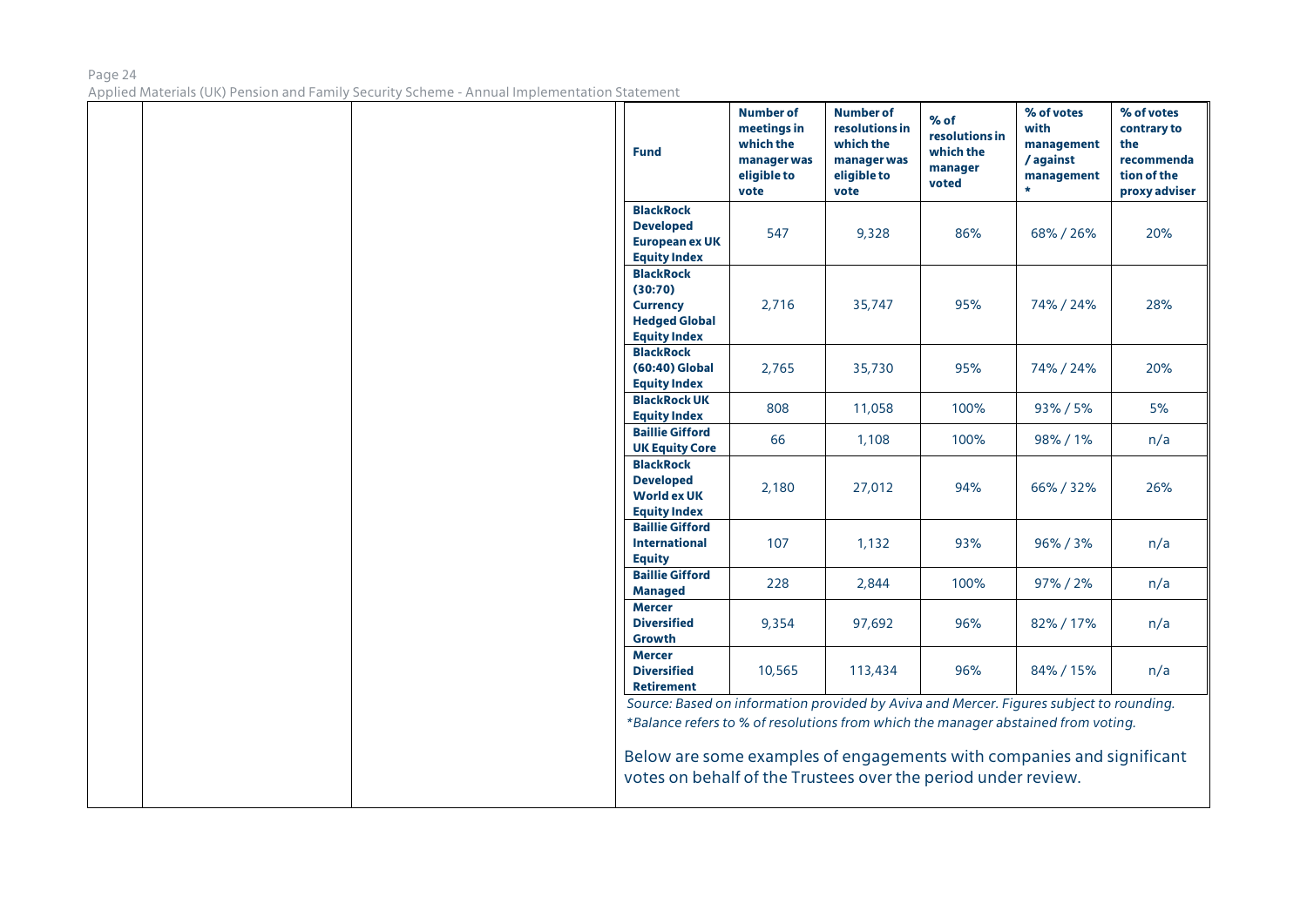|  | BlackRock Developed European ex UK Equity Index: Equinor ASA; 14<br>May 2020 meeting; Resolution 9: Instruct Company to Set and Publish                                                                                                                                                                                                                                                                                                                                                                                                                                                                                                                                                                                                                                                                                                                                                                                                                                                   |
|--|-------------------------------------------------------------------------------------------------------------------------------------------------------------------------------------------------------------------------------------------------------------------------------------------------------------------------------------------------------------------------------------------------------------------------------------------------------------------------------------------------------------------------------------------------------------------------------------------------------------------------------------------------------------------------------------------------------------------------------------------------------------------------------------------------------------------------------------------------------------------------------------------------------------------------------------------------------------------------------------------|
|  | Targets Aligned with the Goal of the Paris Climate Agreement to                                                                                                                                                                                                                                                                                                                                                                                                                                                                                                                                                                                                                                                                                                                                                                                                                                                                                                                           |
|  | Limit Global Warming.                                                                                                                                                                                                                                                                                                                                                                                                                                                                                                                                                                                                                                                                                                                                                                                                                                                                                                                                                                     |
|  | - Voted For the resolution. This resolution was filed by "Follow<br>This" and is binding. Under this proposal, the board would have to<br>set and publish short, medium and long-term quantitative targets<br>that include scope 1, 2, and 3 greenhouse gas emissions, in line<br>with the Paris Agreement. Whilst the manager welcomed<br>Equinor's recently announced environmental ambitions, the<br>manager considered its 'Near Zero' roadmap stops short of<br>articulating a clear pathway around indirect (customer driven)<br>emissions. Equinor seeks to reduce the net carbon intensity of<br>its products (Scope 1, 2 and 3) by 50% by 2050, however, the<br>extent this is aligned with Paris-compliant pathways is unclear.<br>Whilst the manager welcomes the joint statement with the<br>Climate Action 100+ initiative, and welcomes the progress made<br>by the company, the manager strongly encourages Equinor to<br>demonstrate compliance with the Paris agreement. |
|  | BlackRock (30:70) Currency Hedged Global Equity Index: AGL<br>Energy Limited; 07 October 2020 meeting; Resolution 7b: Approve                                                                                                                                                                                                                                                                                                                                                                                                                                                                                                                                                                                                                                                                                                                                                                                                                                                             |
|  | <b>Coal Closure Dates.</b>                                                                                                                                                                                                                                                                                                                                                                                                                                                                                                                                                                                                                                                                                                                                                                                                                                                                                                                                                                |
|  | Voted For the resolution. The shareholder proponent<br>requested that the company align the closure dates of its coal-<br>fired power stations with a strategy to limit the increase in global<br>temperatures to 1.5°C above pre-industrial levels. In its<br>Greenhouse Gas Policy and its Climate Statement, AGL commits<br>to, among other things, not build, finance, or acquire any new<br>conventional coal-fired power stations in Australia, to not extend<br>the operating life of any existing coal-fired power stations, to<br>close all existing coal-fired power stations in its portfolio, and to                                                                                                                                                                                                                                                                                                                                                                          |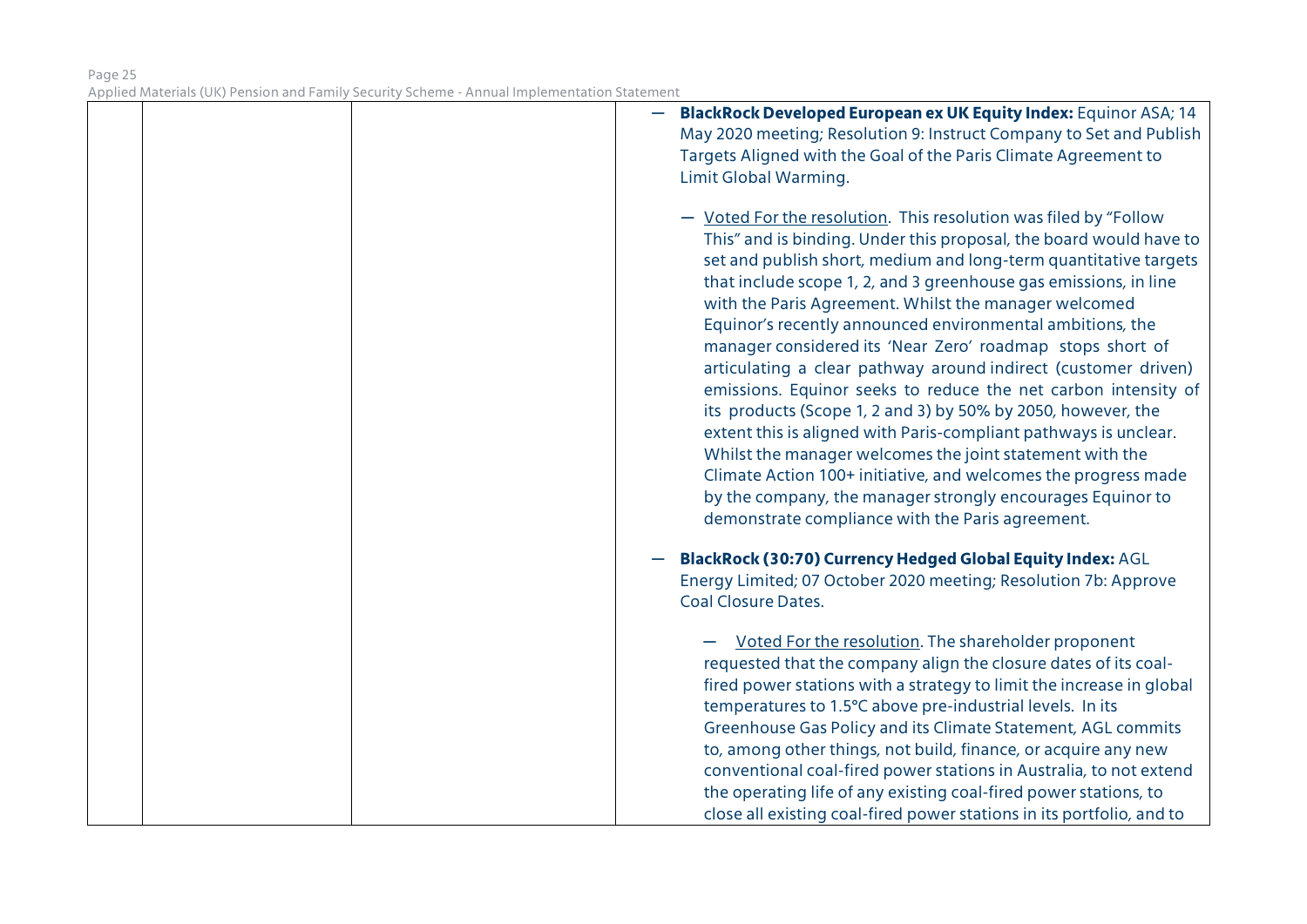|  | continue to invest in new renewable and near-zero emission<br>technologies. On its website and climate related reporting AGL<br>reports its Scope 1 and 2 emissions and its planned timeline for<br>the closures of its three coal powered stations, which are 2023,<br>2035, and 2048. The company's TCFD report discusses its scenario<br>analysis of potential future carbon reduction pathways to<br>understand the long-term implications for AGL's generation fleet,<br>customers, and the National Electricity Market. AGL states that<br>the planned closures are aligned with the company's timeframe<br>of meeting its net zero emissions goal by 2050. The company<br>however, does not discuss the alignment of these closure dates<br>with the Paris Agreement goals of keeping global warming well<br>below 2 degrees Celsius. While the proponent's request may be<br>considered to be too prescriptive, manager support is a message<br>to the board regarding the urgency for the company to make<br>better progress on the energy transition and align its strategy<br>with science based targets. |
|--|----------------------------------------------------------------------------------------------------------------------------------------------------------------------------------------------------------------------------------------------------------------------------------------------------------------------------------------------------------------------------------------------------------------------------------------------------------------------------------------------------------------------------------------------------------------------------------------------------------------------------------------------------------------------------------------------------------------------------------------------------------------------------------------------------------------------------------------------------------------------------------------------------------------------------------------------------------------------------------------------------------------------------------------------------------------------------------------------------------------------|
|  | BlackRock (60:40) Global Equity Index: Barclays plc; 07 May 2020<br>Meeting, Resolution 29: Approve Barclays' Commitment in Tackling<br>Climate Change.                                                                                                                                                                                                                                                                                                                                                                                                                                                                                                                                                                                                                                                                                                                                                                                                                                                                                                                                                              |
|  | <b>Voted For the resolution. Proposed by the Board, this</b><br>resolution set out Barclays' commitment to climate change.<br>Barclays is one of the largest lenders to fossil fuels globally, and it<br>previously showed little intent to reduce its exposure. As such,<br>support for this resolution is warranted at it sets out an ambition<br>for Barclays to become a net zero bank by 2050 and directs the<br>Company to set a strategy, with targets, to transition its provision<br>of financial services across all sectors to align with the goals and<br>timelines of the Paris Agreement. Barclays will report on progress<br>annually starting from 2021. This resolution also signifies a<br>dramatic cultural shift at the bank and culminates extensive work                                                                                                                                                                                                                                                                                                                                       |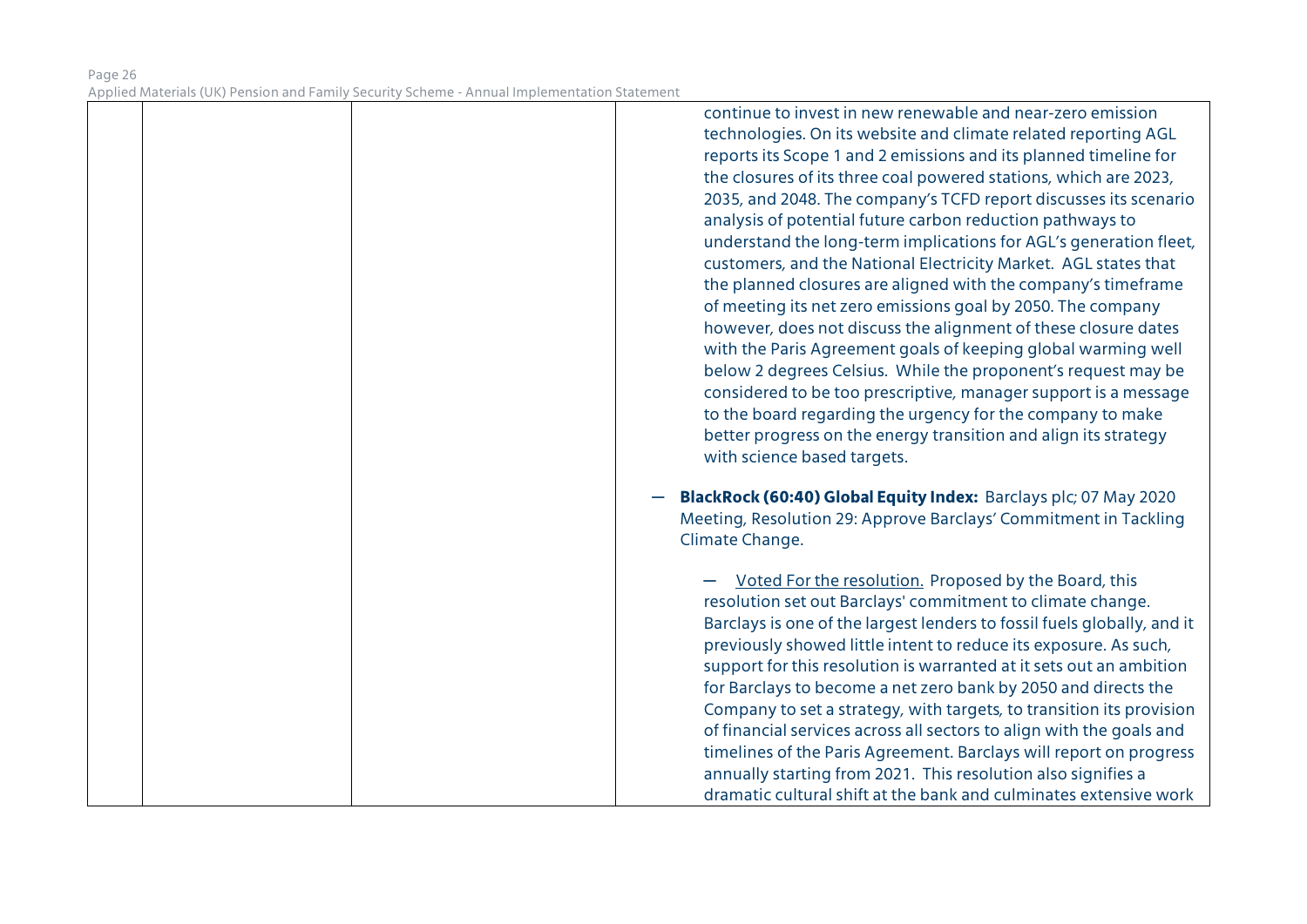|  | led by the Chair, Nigel Higgins and supported by the board and<br>management team.                                                                                                                                                                                                                                                                                                                                                                                                                                                                  |
|--|-----------------------------------------------------------------------------------------------------------------------------------------------------------------------------------------------------------------------------------------------------------------------------------------------------------------------------------------------------------------------------------------------------------------------------------------------------------------------------------------------------------------------------------------------------|
|  | <b>BlackRock UK Equity Index:</b> British American Tobacco plc; 30 April<br>2020 Meeting; Resolution 2: Approve Remuneration Report.                                                                                                                                                                                                                                                                                                                                                                                                                |
|  | Voted Against the resolution. The manager's vote against<br>reflected concerns over quantum. Specifically, CEO Jack Bowles<br>was granted a 9.5% salary increase for FY2020. From FY2020, the<br>new CFO's LTIP award has been increased to 400% of salary, up<br>from 350% of salary previously. Under the LTIP, meeting threshold<br>performance conditions will result in vesting of 15% of the award<br>potential, and this level of vesting represents approximately 75%<br>of salary for the CEO. The manager considers this to be excessive. |
|  | <b>Baillie Gifford UK Equity Core: HSBC; 24 April 2020 meeting;</b><br>Remuneration Report Resolution.                                                                                                                                                                                                                                                                                                                                                                                                                                              |
|  | Voted Against the resolution. The manager opposed the<br>remuneration report due to the inclusion of allowances which<br>they did not believe are aligned with shareholders.                                                                                                                                                                                                                                                                                                                                                                        |
|  | <b>BlackRock Developed World Ex UK Equity Index Fund: Amazon.com</b><br>Inc; 27 May 2020 Meeting; Resolution 15: Requiring Company to<br>produce a human rights risk assessment.                                                                                                                                                                                                                                                                                                                                                                    |
|  | Voted For the resolution. The manager had engaged with<br>Amazon on human rights risks management over the past year.<br>Whilst they have observed improvements, with the publication of<br>its Global Human Rights Principles, they found current reporting<br>fell short of expectations. The assessment (and public disclosure)<br>of the company's actual and potential impacts of its products will<br>benefit shareholders as it will help understand the policies the                                                                        |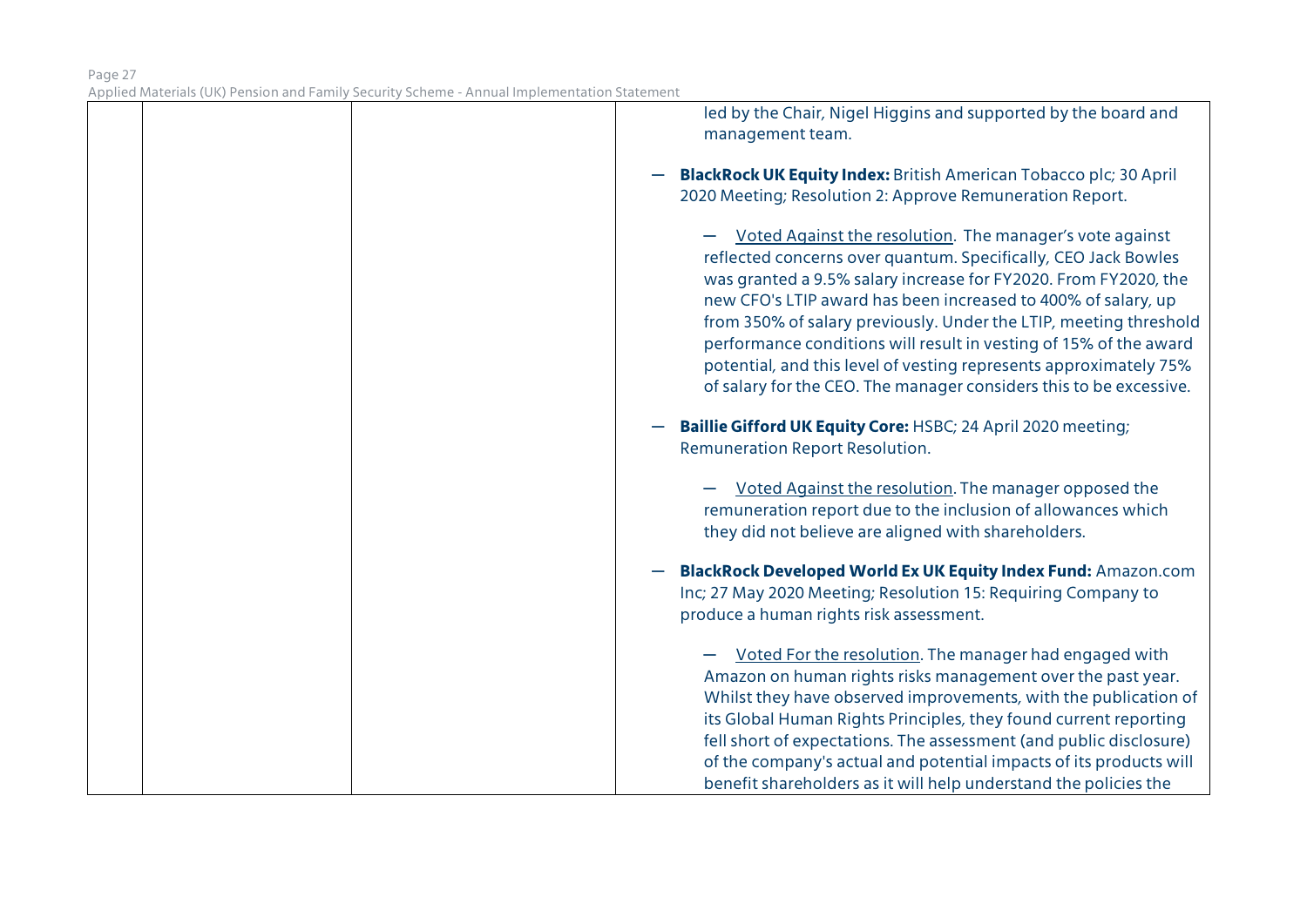|    |                                                                                     |                                                                                                                   | company has implemented to address human rights impacts in its<br>operations and supply chain.<br>Baillie Gifford International: Deutsche Boerse; 19 May 2020 Meeting;<br>Remuneration Policy Resolution.<br>Voted Against the resolution. The manager opposed the<br>remuneration policy because it allowed for pay awards if net<br>income results were negative and the manager did not feel this<br>provided sufficient incentive for management or strong<br>alignment with its clients.<br>Baillie Gifford Managed: Amazon.com Inc. 27 May 2020 meeting;<br>Shareholder Governance Resolution.<br>Voted For the resolution. The manager supported a<br>shareholder proposal to improve the transparency of Amazon's<br>corporate lobbying policies and governance. They believe greater<br>transparency of all political expenditures and lobbying,<br>particularly indirect spending through trade associations,<br>coalitions and charities, would enable shareholders to assess<br>alignment with Amazon's values and corporate goals.<br>Mercer Diversified Growth & Diversified Retirement: RIO Tinto Ltd.<br>21 April 2020 meeting; Shareholder proposal Regarding Paris-<br>Aligned Greenhouse Gas Emissions Reduction Targets.<br>Voted For the resolution. Reasoning behind voting is not<br>available. |
|----|-------------------------------------------------------------------------------------|-------------------------------------------------------------------------------------------------------------------|------------------------------------------------------------------------------------------------------------------------------------------------------------------------------------------------------------------------------------------------------------------------------------------------------------------------------------------------------------------------------------------------------------------------------------------------------------------------------------------------------------------------------------------------------------------------------------------------------------------------------------------------------------------------------------------------------------------------------------------------------------------------------------------------------------------------------------------------------------------------------------------------------------------------------------------------------------------------------------------------------------------------------------------------------------------------------------------------------------------------------------------------------------------------------------------------------------------------------------------------------------------------------------------------------------------------|
| 10 | Undertaking<br>engagement activities in<br>respect of the<br>investments (including | Investment managers are<br>expected to evaluate these<br>factors, including climate<br>change considerations, and | No work was undertaken during the year relating to the Trustees' policy on<br>ESG factors, stewardship and climate change. However, the Trustees<br>implemented their revised investment strategy in September 2020 which                                                                                                                                                                                                                                                                                                                                                                                                                                                                                                                                                                                                                                                                                                                                                                                                                                                                                                                                                                                                                                                                                              |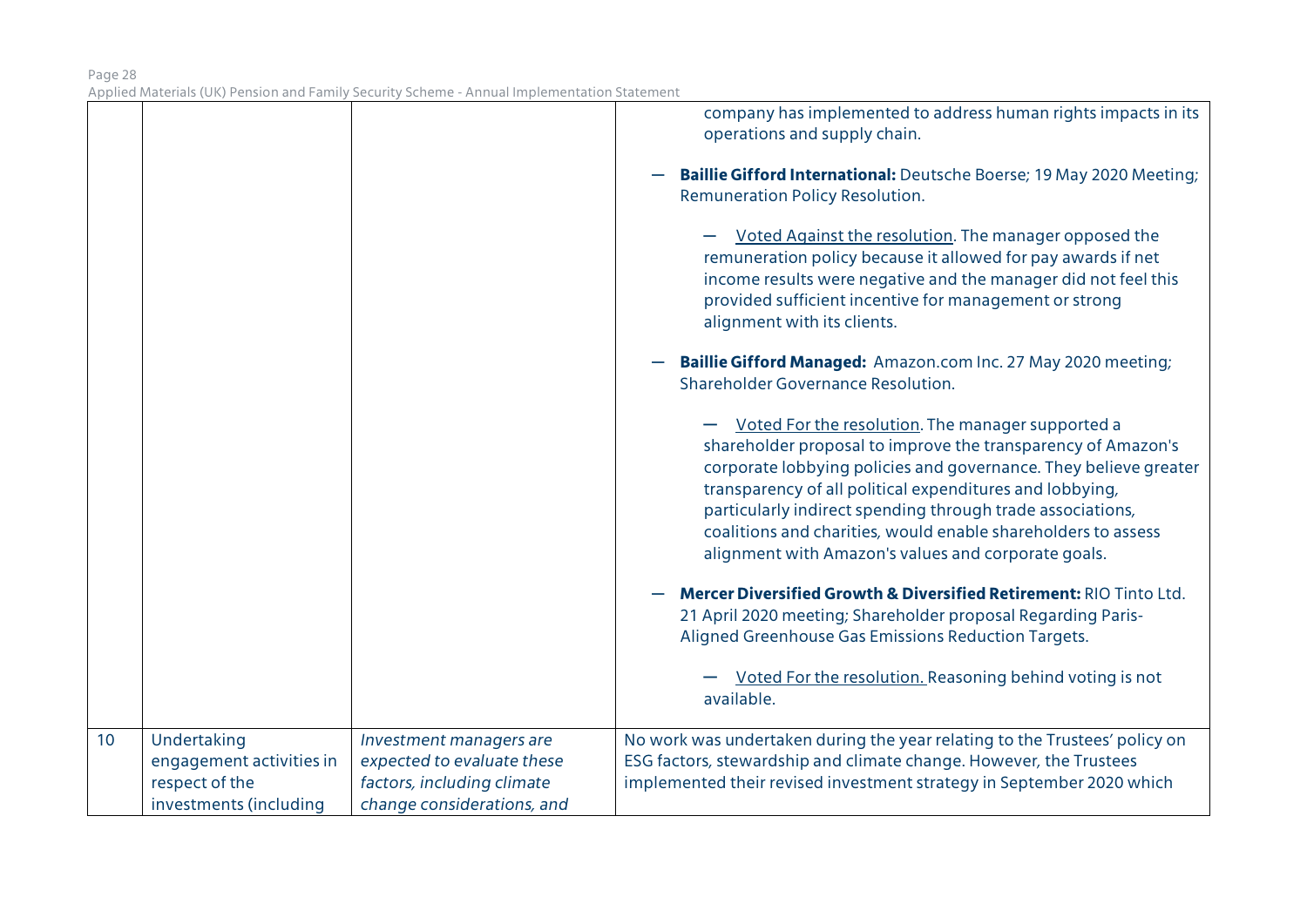|    | the methods by which,<br>and the circumstances<br>under which, trustees<br>would monitor and<br>engage with relevant<br>persons about relevant<br>matters)                                       | exercise voting rights and<br>stewardship obligations<br>attached to the investments in<br>line with their own corporate<br>governance policies and current<br>best practice.<br>Outside of those exercised by<br>investment managers on behalf<br>of the Trustees, no other<br>engagement activities are<br>undertaken.                                                                                                                                                                                                                                                           | aligned the investment options with the ESG policy set out in section 10 of<br>the SIP.                                                                                                                                                   |
|----|--------------------------------------------------------------------------------------------------------------------------------------------------------------------------------------------------|------------------------------------------------------------------------------------------------------------------------------------------------------------------------------------------------------------------------------------------------------------------------------------------------------------------------------------------------------------------------------------------------------------------------------------------------------------------------------------------------------------------------------------------------------------------------------------|-------------------------------------------------------------------------------------------------------------------------------------------------------------------------------------------------------------------------------------------|
| 11 | How the arrangement<br>with the asset managers<br>incentivise the asset<br>managers to align their<br>investment strategies<br>and decisions with the<br>Trustees' policies in the<br><b>SIP</b> | The Trustees' policy in relation<br>to investments to be held is set<br>out in sections 4-7 of the SIP.<br>In line with section 11 of the SIP,<br>managers are chosen based on<br>their capabilities and, therefore,<br>their perceived likelihood of<br>achieving the expected return<br>and risk characteristics required<br>for the asset class being selected<br>for.<br>As the Trustees invest in pooled<br>investment vehicles they accept<br>that they have no ability to<br>specify the risk profile and<br>return targets of the manager,<br>but appropriate mandates can | Over the year to 5 April 2021, the Trustees remain happy that the contractual<br>arrangements in place continue to incentivise the managers to make<br>decisions based on medium to long-term financial and non-financial<br>performance. |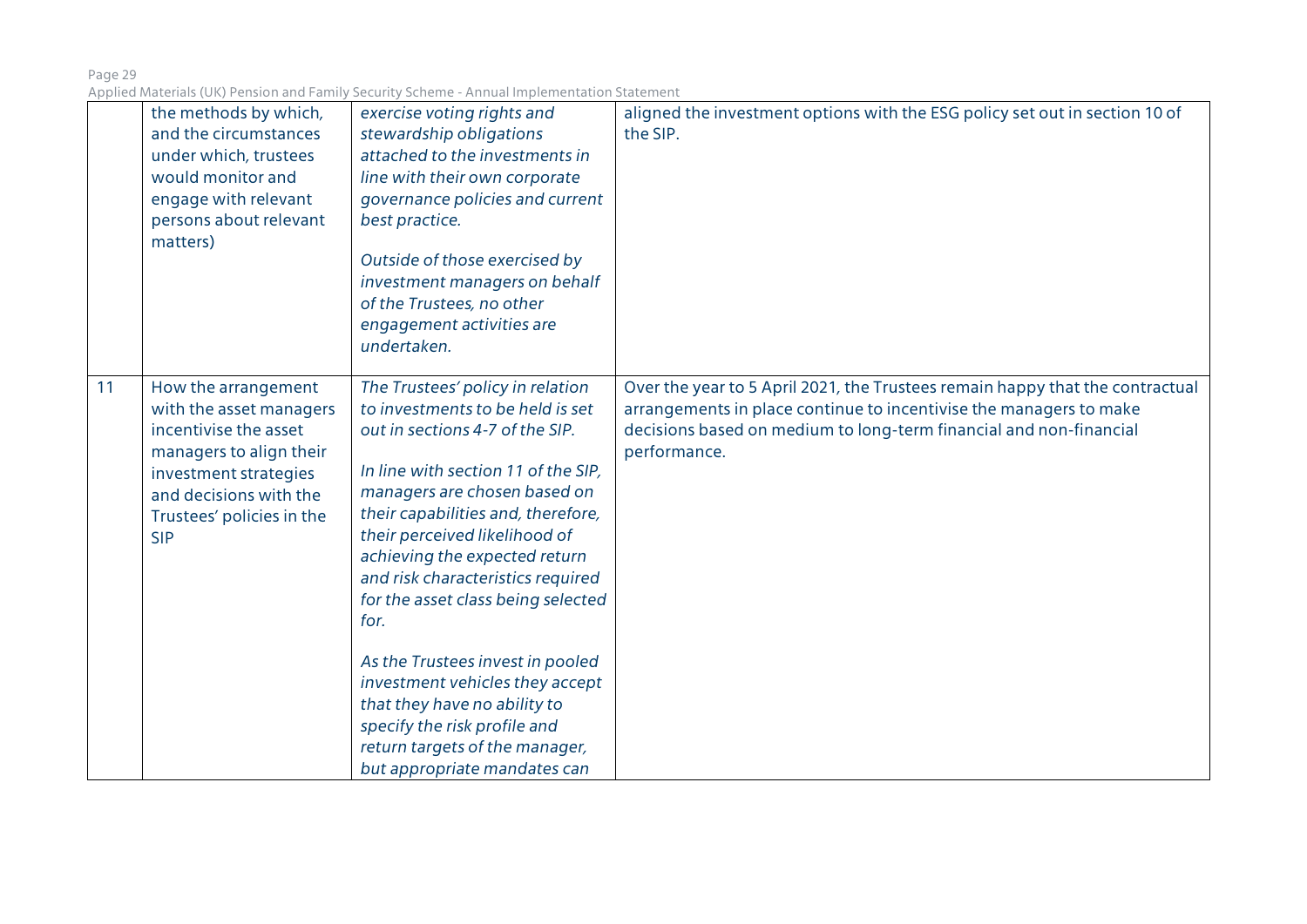| Page 30                                                                                     |  |
|---------------------------------------------------------------------------------------------|--|
| Applied Materials (UK) Pension and Family Security Scheme - Annual Implementation Statement |  |

|    |                                                                                                                                                                                                                                                                                                                                                      | be selected to align with the                                                                                                                                                                                                                                                                                                                                                                                                                                                                                                                                                                        |                                                                                                                                                                                                                                                                                                                                                                                                                                                                                                                                                                                                                                                                                                                                                                                                                                                        |
|----|------------------------------------------------------------------------------------------------------------------------------------------------------------------------------------------------------------------------------------------------------------------------------------------------------------------------------------------------------|------------------------------------------------------------------------------------------------------------------------------------------------------------------------------------------------------------------------------------------------------------------------------------------------------------------------------------------------------------------------------------------------------------------------------------------------------------------------------------------------------------------------------------------------------------------------------------------------------|--------------------------------------------------------------------------------------------------------------------------------------------------------------------------------------------------------------------------------------------------------------------------------------------------------------------------------------------------------------------------------------------------------------------------------------------------------------------------------------------------------------------------------------------------------------------------------------------------------------------------------------------------------------------------------------------------------------------------------------------------------------------------------------------------------------------------------------------------------|
|    |                                                                                                                                                                                                                                                                                                                                                      | overall investment strategy.                                                                                                                                                                                                                                                                                                                                                                                                                                                                                                                                                                         |                                                                                                                                                                                                                                                                                                                                                                                                                                                                                                                                                                                                                                                                                                                                                                                                                                                        |
|    |                                                                                                                                                                                                                                                                                                                                                      |                                                                                                                                                                                                                                                                                                                                                                                                                                                                                                                                                                                                      |                                                                                                                                                                                                                                                                                                                                                                                                                                                                                                                                                                                                                                                                                                                                                                                                                                                        |
| 12 | How the arrangement<br>incentivises the asset<br>managers to make<br>decisions based on<br>assessments about<br>medium to long-term<br>financial and non-<br>financial performance of<br>an issuer of debt or<br>equity and to engage<br>with issuers of debt or<br>equity in order to<br>improve their<br>performance in the<br>medium to long-term | The Trustees meet the Scheme's<br>investment managers from time<br>to time to review their actions<br>together with the reasons for<br>and background behind the<br>investment performance. The<br><b>Investment Consultant supports</b><br>the Trustees in fulfilling their<br>responsibility for monitoring the<br>investment manager.<br>Managers are aware that their<br>continued appointment is based<br>on their success in delivering the<br>mandate for which they have<br>been appointed to manage. If<br>the Trustees are dissatisfied,<br>then they will look to replace the<br>manager. | The Trustees monitor the performance of the funds made available to<br>member at least bi-annually via monitoring reports and receive advice from<br>the Investment Consultant which includes considering whether the Trustees'<br>aims and objectives are being met.<br>At future monitoring meetings and when requesting monitoring<br>information from managers, the Trustees will ask investment managers to<br>incorporate a section on investment decisions taken over the recent period<br>and their forward-looking assessment of market conditions. This will also<br>cover examples of financial and non-financial considerations around<br>investments where the managers are expected to take into account the<br>impact of these considerations into the forward looking assessment on the<br>performance of an issuer of debt or equity. |
| 13 | How the method (and<br>time horizon) of the<br>evaluation of asset<br>managers' performance<br>and the remuneration for<br>asset management<br>services are in line with<br>the Trustees' policies<br>mentioned in the SIP                                                                                                                           | The Trustees are long term<br>investors and are not looking to<br>change investment<br>arrangements on a frequent<br>basis.<br>Managers' performance is<br>reviewed over both short and<br>long time horizons.                                                                                                                                                                                                                                                                                                                                                                                       | Investment performance was considered during the year within the<br>monitoring process and the investment review over the year under review.<br>The Trustees reviewed the investment manager fees as part of the annual<br>VfM assessment.                                                                                                                                                                                                                                                                                                                                                                                                                                                                                                                                                                                                             |